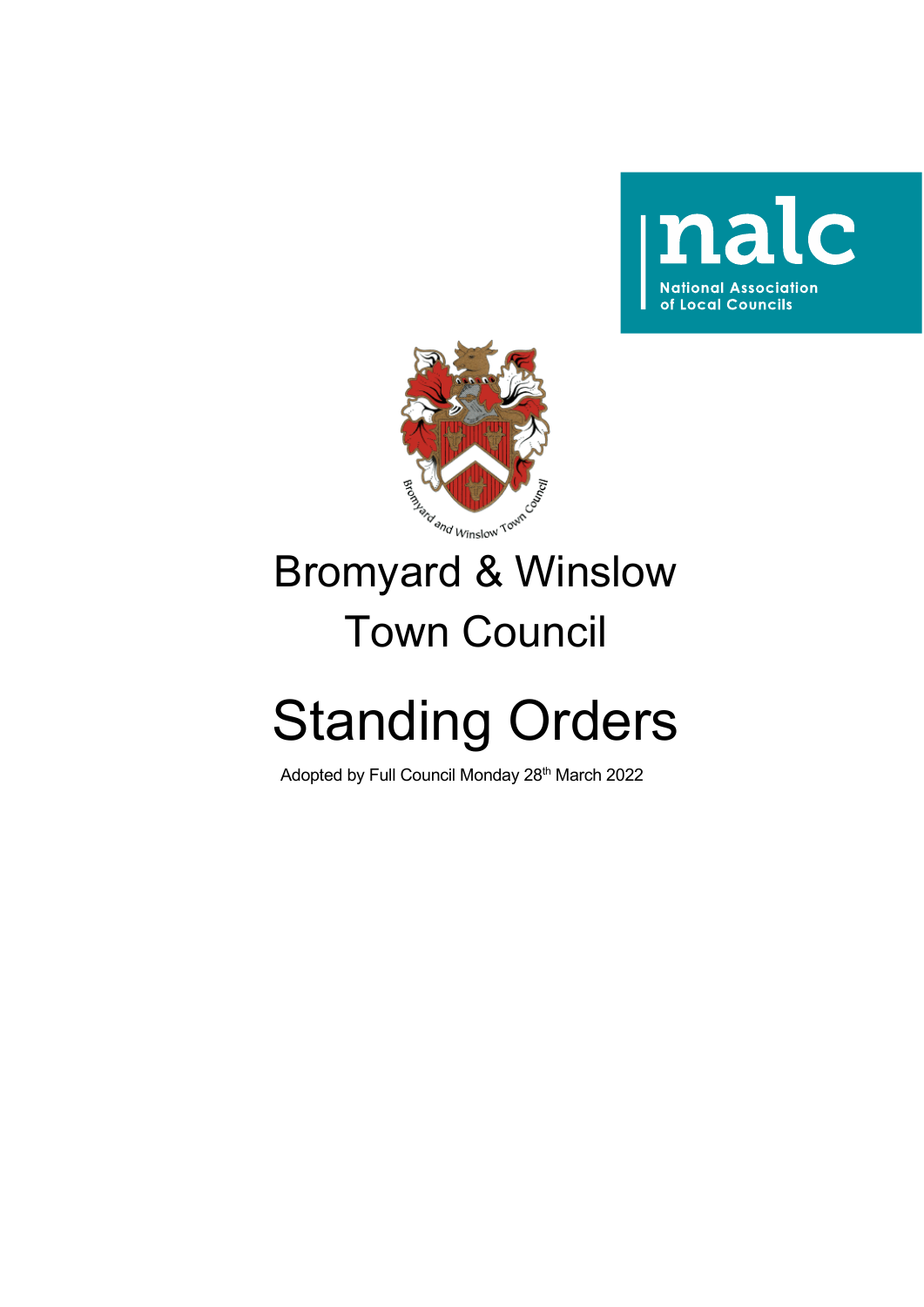| 1. |                                                          |  |
|----|----------------------------------------------------------|--|
| 2. |                                                          |  |
| 3. |                                                          |  |
| 4. |                                                          |  |
| 5. |                                                          |  |
| 6. | <b>EXTRAORDINARY MEETINGS OF THE COUNCIL,</b>            |  |
| 7. |                                                          |  |
| 8. |                                                          |  |
| 9. | <b>MOTIONS FOR A MEETING THAT REQUIRE WRITTEN NOTICE</b> |  |
|    | 10. MOTIONS AT A MEETING THAT DO NOT REQUIRE WRITTEN     |  |
|    |                                                          |  |
|    |                                                          |  |
|    |                                                          |  |
|    |                                                          |  |
|    |                                                          |  |
|    |                                                          |  |
|    | 17. ACCOUNTS AND ACCOUNTING STATEMENTS 18                |  |
|    |                                                          |  |
|    |                                                          |  |
|    |                                                          |  |
|    |                                                          |  |
|    |                                                          |  |
|    | 23. COMMUNICATING WITH DISTRICT AND COUNTY OR UNITARY    |  |
|    |                                                          |  |
|    |                                                          |  |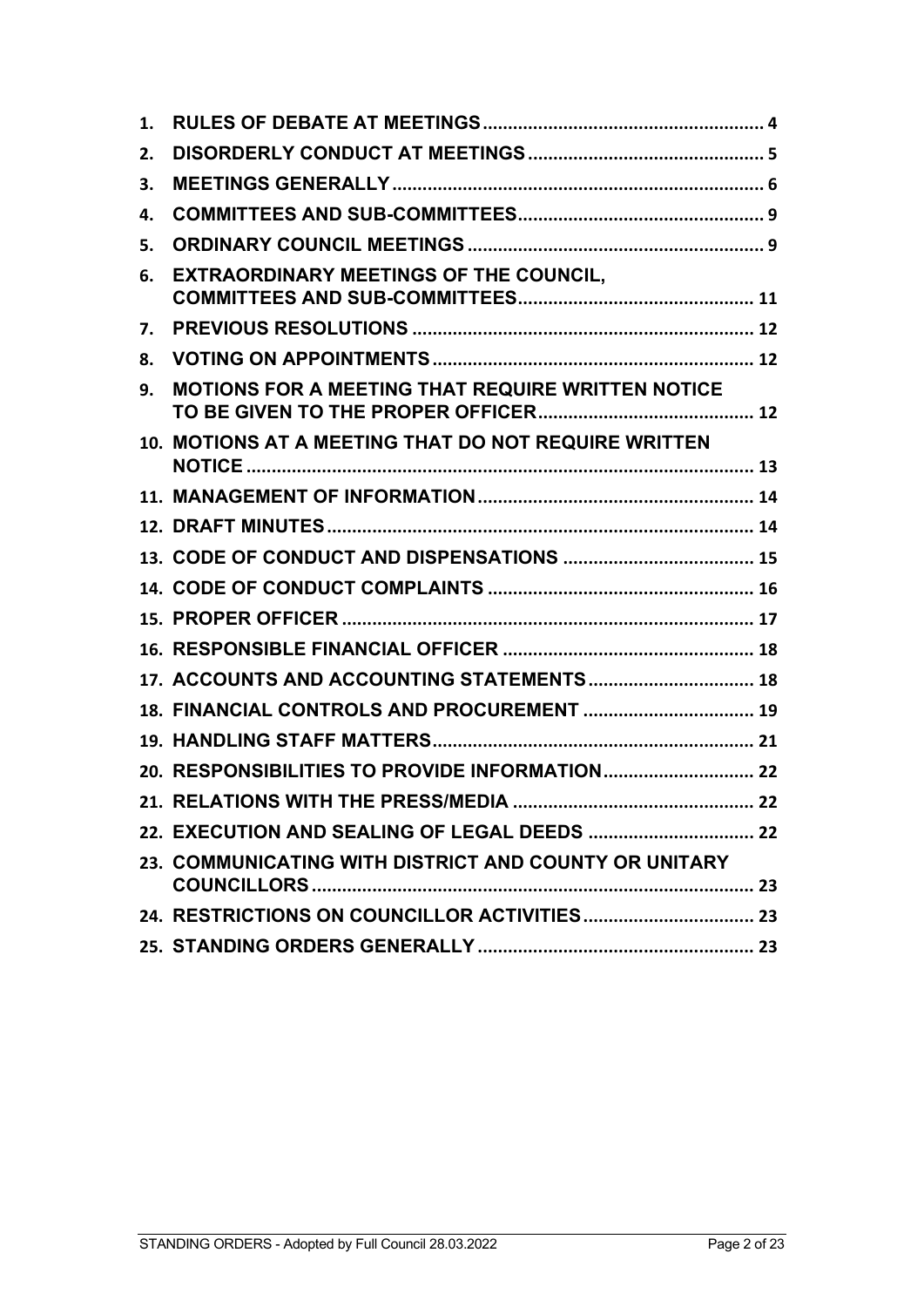Model standing orders that are in bold type contain legal and statutory requirements. It is recommended that councils adopt them without changing them or their meaning. Model standing orders not in bold are designed to help councils operate effectively but they do not contain statutory requirements so they may be adopted as drafted or amended to suit a council's needs. It is NALC's view that all model standing orders will generally be suitable for councils.

For convenience, the word "councillor" is used in model standing orders and, unless the context suggests otherwise, includes a non-councillor with or without voting rights.

A model standing order that includes brackets like this '( )' requires information to be inserted by a council. A model standing order that includes brackets like this '[ ]' and the term 'OR' provides alternative options for a council to choose from when determining standing orders.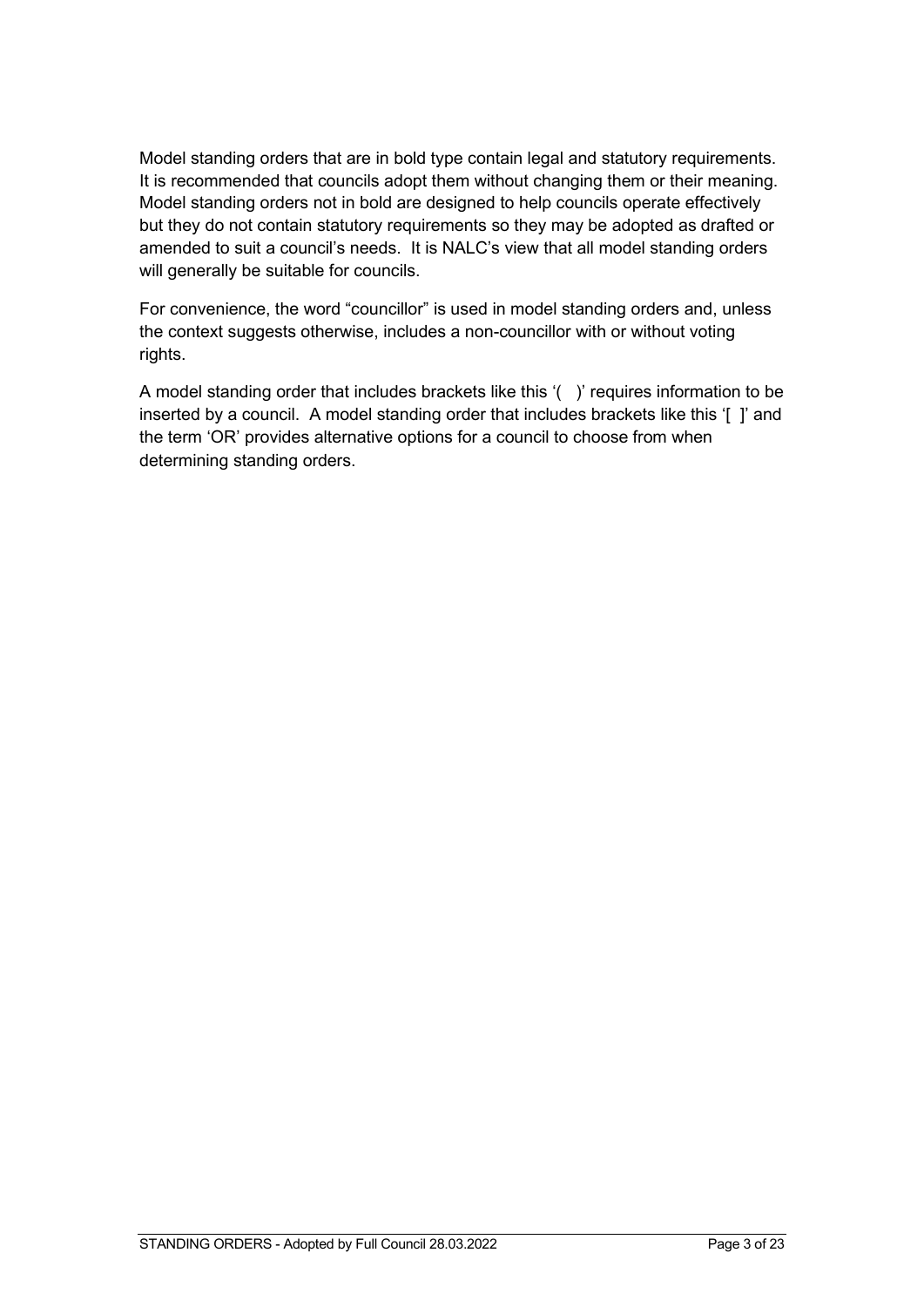# <span id="page-3-0"></span>1. **RULES OF DEBATE AT MEETINGS**

It is unusual for Motions to be Formally proposed in the Agenda of Meetings. Rather, Motions are usually proposed as a result of discussion around an Agenda item.

- a Motions on the Agenda shall be considered in the order that they appear unless the order is changed at the discretion of the chairman of the meeting.
- b However, discussions of Agenda items may result in a particular proposal (motion).
- c Excluding motions moved under standing order 1(m), the contributions or speeches by a councillor shall relate only to the motion, or topic, under discussion and shall not exceed 4 minutes without the consent of the chairman of the meeting.
- d Unless permitted by the chairman of the meeting, a councillor may speak once in the debate on a motion, or discussion of a topic, except:
	- i. to speak on an amendment moved by another councillor;
	- ii. to move or speak on another amendment if the motion has been amended since they last spoke;
	- iii. to make a point of order;
	- iv. to give a personal explanation; or
	- v. to exercise a right of reply.
- e A motion (including an amendment) shall not be progressed unless it has been moved and seconded.
- f An amendment is a proposal to remove or add words to a motion. It shall not negate the motion.
- g If an amendment to the original motion is carried, the original motion (as amended) becomes the substantive motion upon which further amendment(s) may be moved.
- h Only one amendment shall be moved and debated at a time.
- i A councillor may not move more than one amendment to an original or substantive motion.
- j The mover of the original motion shall have a right of reply either at the end of debate on the first amendment or at the very end of debate on the final substantive motion immediately before it is put to the vote.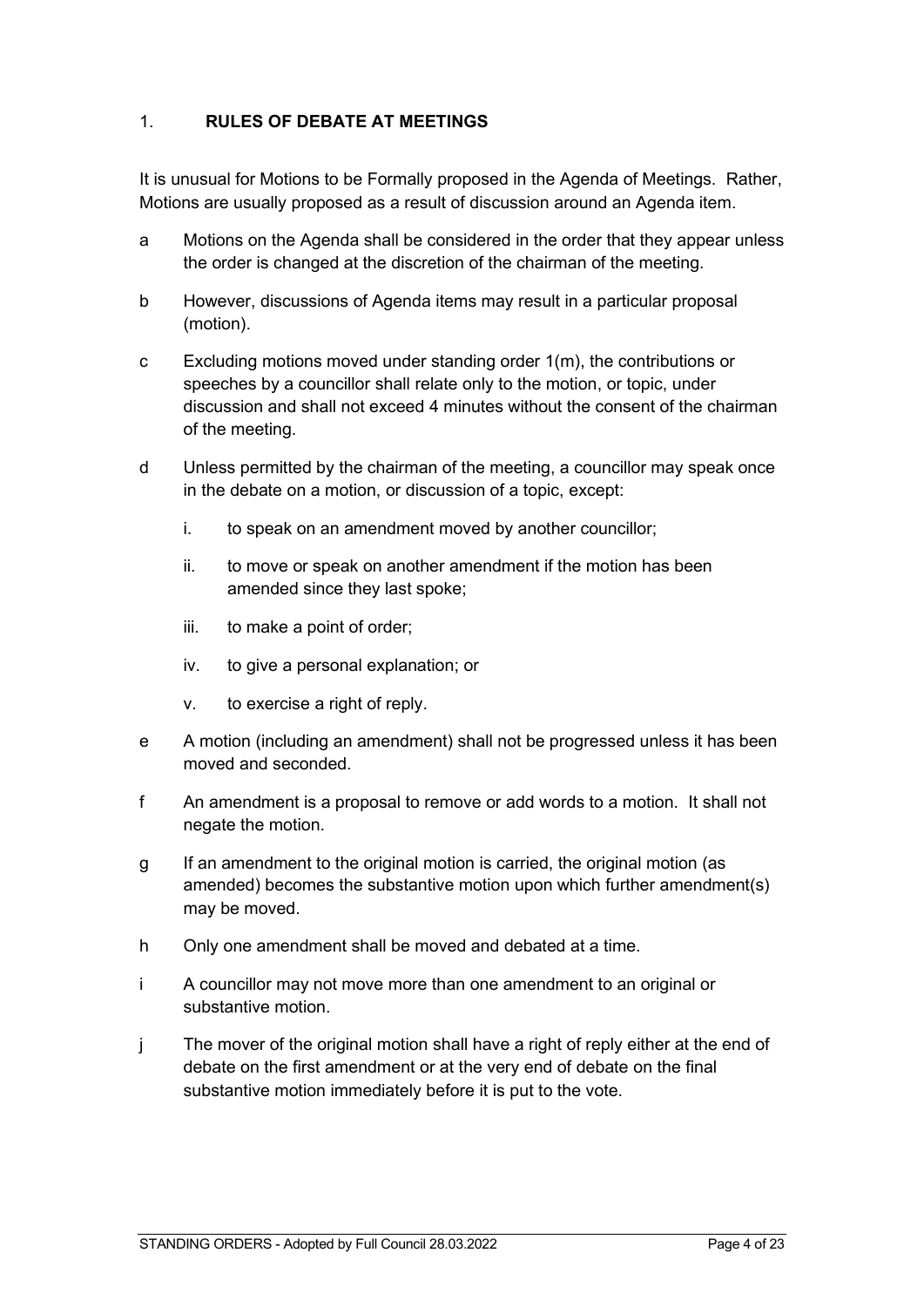- k During the debate on a motion, a councillor may interrupt only on a point of order or a personal explanation and the councillor who was interrupted shall stop speaking. A councillor raising a point of order shall identify the standing order which they consider has been breached or specify the other irregularity in the proceedings of the meeting they are concerned by.
- l A point of order shall be decided by the chairman of the meeting and their decision shall be final.
- m When a motion is under debate, no other motion shall be moved except:
	- i. to amend the motion;
	- ii. to proceed to the next business;
	- iii. to adjourn the debate;
	- iv. to put the motion to a vote;
	- v. to ask a person to be no longer heard or to leave the meeting;
	- vi. to refer a motion to a committee or sub-committee for consideration;
	- vii. to exclude the public and press;
	- viii. to adjourn the meeting; or
	- ix. to suspend particular standing order(s) excepting those which reflect mandatory statutory or legal requirements.
- n Before an original or substantive motion is put to the vote, the chairman of the meeting shall be satisfied that the motion has been sufficiently debated and that the mover of the motion under debate has exercised or waived their right of reply.

#### <span id="page-4-0"></span>2. **DISORDERLY CONDUCT AT MEETINGS**

- a No person shall obstruct the transaction of business at a meeting or behave offensively or improperly. If this standing order is ignored, the chairman of the meeting shall request such person(s) to moderate or improve their conduct.
- b If person(s) disregard the request of the chairman of the meeting to moderate or improve their conduct, any councillor or the chairman of the meeting may move that the person be no longer heard or be excluded from the meeting. The motion, if seconded, shall be put to the vote without discussion.
- c If a resolution made under standing order 2(b) is ignored, the chairman of the meeting may take further reasonable steps to restore order or to progress the meeting. This may include temporarily suspending or closing the meeting.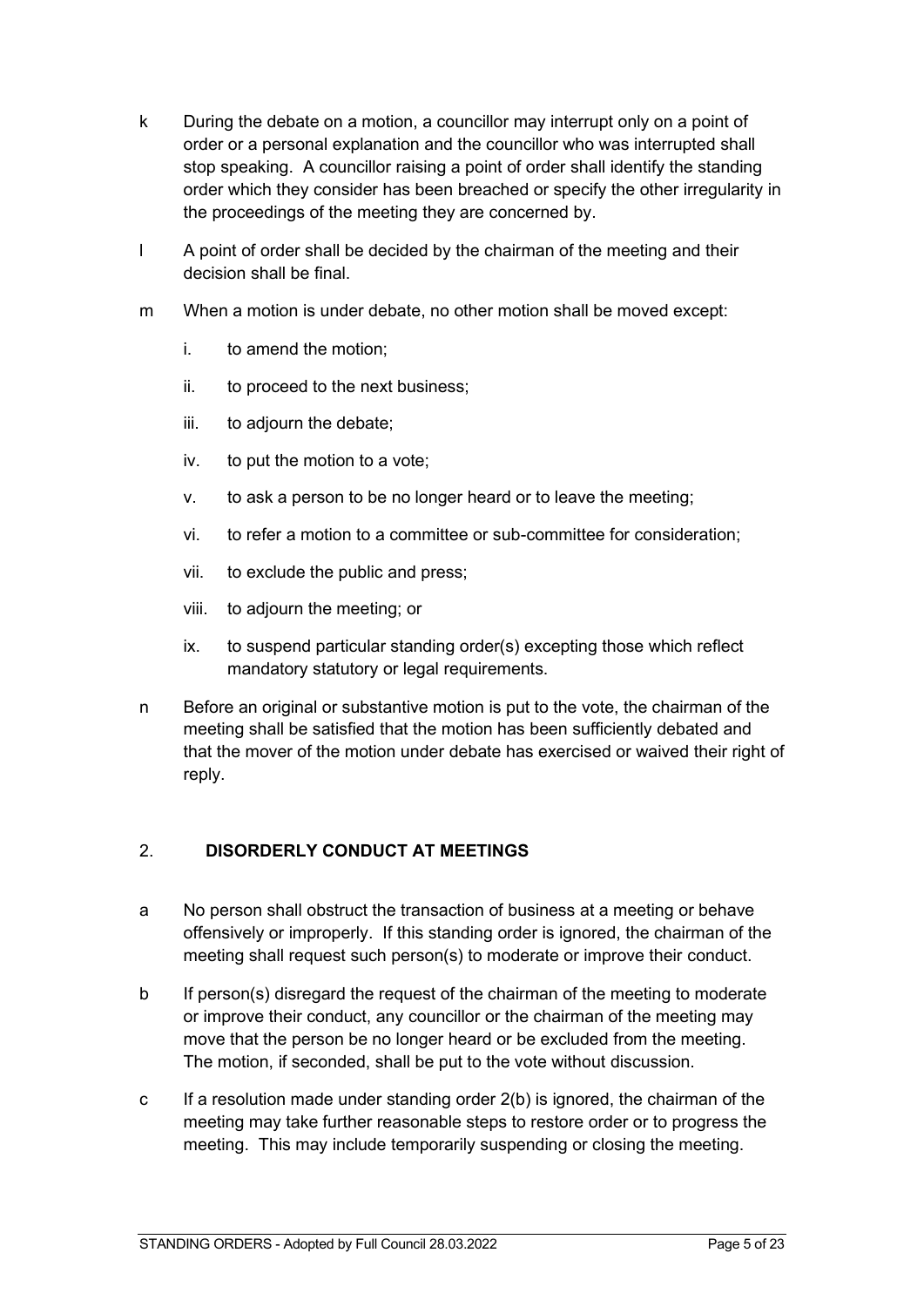#### <span id="page-5-0"></span>3. **MEETINGS GENERALLY**

- **Full Council meetings**
- **Committee meetings**

 $\overline{\phantom{a}}$  $\overline{\mathbb{R}}$ 

- Sub-committee meetings
- $\overline{\phantom{a}}$ a **Meetings shall not take place in premises which at the time of the meeting are used for the supply of alcohol, unless no other premises are available free of charge or at a reasonable cost.** 
	- b **The minimum three clear days public notice for a meeting does not include the day on which notice was issued, the day of the meeting, a Sunday, a day of the Christmas break, a day of the Easter break or of a bank holiday or a day appointed for public thanksgiving or mourning.**
- $\blacksquare$  $\mathcal{C}$ **c Meetings shall be open to the public unless their presence is prejudicial to the public interest by reason of the confidential nature of the business to be transacted or for other special reasons. The public's exclusion from part or all of a meeting shall be by a resolution which shall give reasons for the public's exclusion.**
	- d Members of the public may make representations, answer questions and give evidence at a meeting which they are entitled to attend at the period of time for public participation.
	- e The period of time designated for public participation at a meeting in accordance with standing order 3(e) shall not exceed 15 minutes unless directed by the chairman of the meeting.
	- f Subject to standing order 3(e), a member of the public shall not speak for more than 5 minutes.
	- g In accordance with standing order 3(e), a question shall not require a response at the meeting nor start a debate on the question. The chairman of the meeting may direct that a written or oral response be given.
	- h A person shall raise their hand when requesting to speak.
	- i A person who speaks at a meeting shall direct their comments to the chairman of the meeting.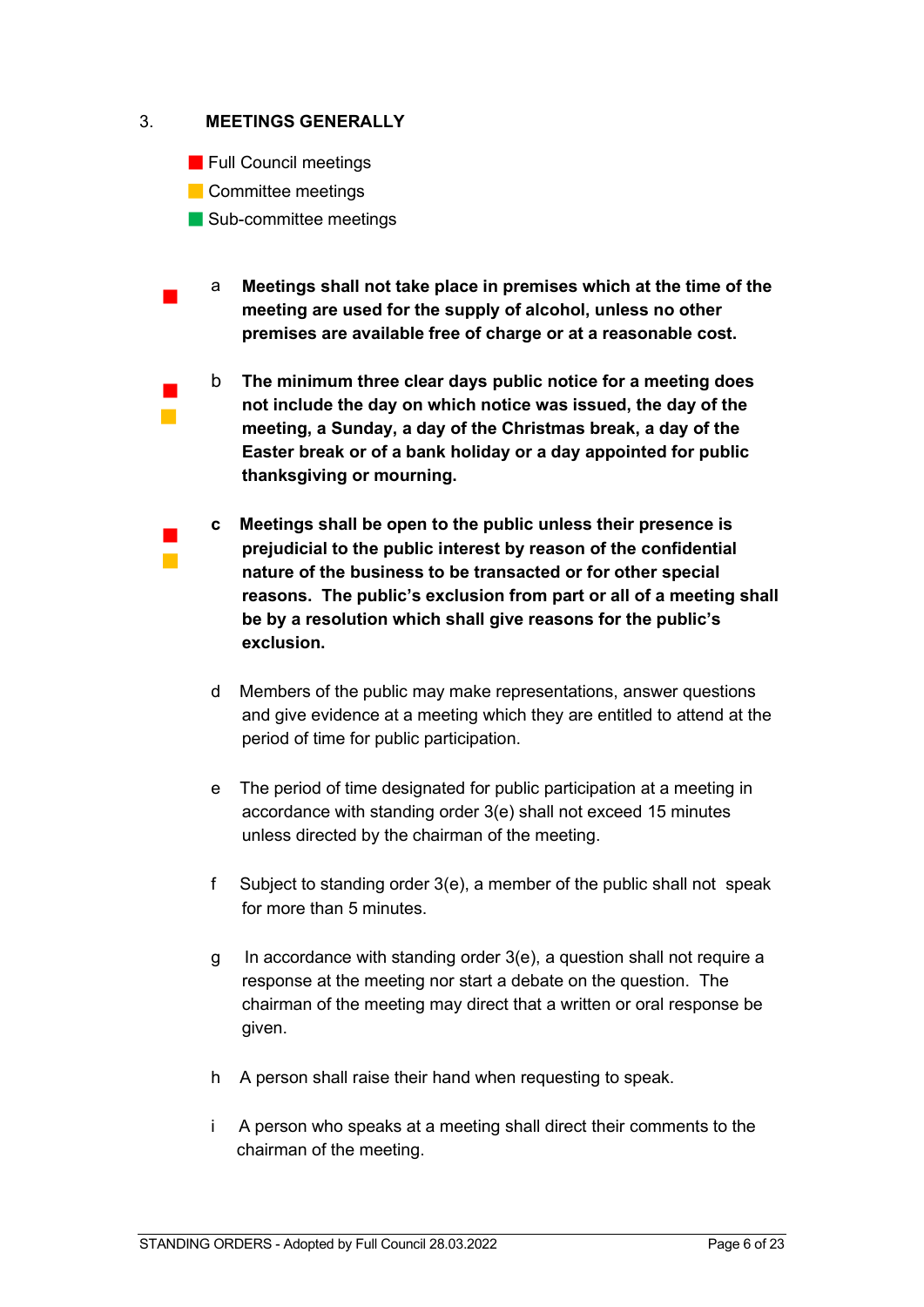j Only one person is permitted to speak at a time. If more than one person wants to speak, the chairman of the meeting shall direct the order of speaking.

 $\overline{\phantom{a}}$  $\mathbb{R}^2$ 

 $\overline{\phantom{a}}$  $\mathcal{C}^{\mathcal{C}}$ 

 $\overline{\phantom{a}}$ 

 $\overline{\phantom{a}}$  $\mathbb{R}^2$  $\mathcal{L}_{\mathcal{A}}$ 

 $\blacksquare$  $\mathcal{C}^{\mathcal{C}}$  $\mathcal{L}_{\mathcal{A}}$ 

- **k Subject to standing order 3(l), a person who attends a meeting is permitted to report on the meeting whilst the meeting is open to the public. To "report" means to film, photograph, make an audio recording of meeting proceedings, use any other means for enabling persons not present to see or hear the meeting as it takes place or later or to report or to provide oral or written commentary about the meeting so that the report or commentary is available as the meeting takes place or later to persons not present.**
- **l A person present at a meeting may not provide an oral report or oral commentary about a meeting as it takes place without permission.**
- **m The press shall be provided with reasonable facilities for the taking of their report of all or part of a meeting at which they are entitled to be present.**
- $\blacksquare$ **n Subject to standing orders which indicate otherwise, anything authorised or required to be done by, to or before the Chairman of the Council may in his absence be done by, to or before the Vice-Chairman of the Council.**
- $\overline{\phantom{a}}$ **o The Chairman of the Council, if present, shall preside at a meeting. If the Chairman is absent from a meeting, the Vice-Chairman of the Council if present, shall preside. If both the Chairman and the Vice-Chairman are absent from a meeting, a councillor as chosen by the councillors present at the meeting shall preside at the meeting.**
	- **p Subject to a meeting being quorate, all questions at a meeting shall be decided by a majority of the councillors and non-councillors with voting rights present and voting.**
	- **q The chairman of a meeting may give an original vote on any matter put to the vote, and in the case of an equality of votes may exercise their casting vote whether or not they gave an original vote.**

*See standing orders 5(h) and (i) for the different rules that apply in the election of the Chairman of the Council at the annual meeting of the Council.*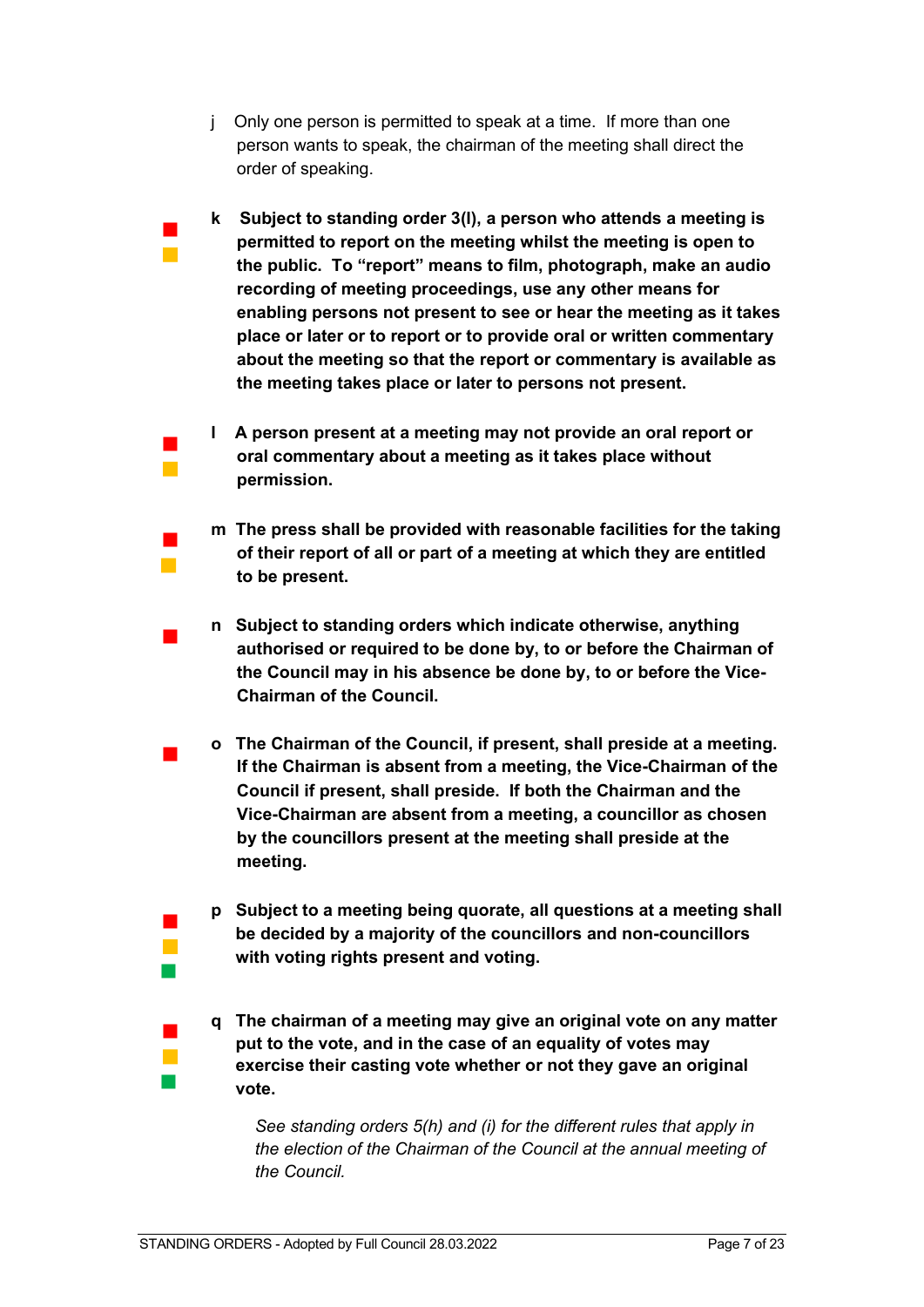- **r Unless standing orders provide otherwise, voting on a question shall be by a show of hands. At the request of a councillor, the voting on any question shall be recorded so as to show whether each councillor present and voting gave their vote for or against that question.** Such a request shall be made before moving on to the next item of business on the agenda.
	- **s** The minutes of a meeting shall include an accurate record of the following:
		- i. the time and place of the meeting;
		- ii. the names of councillors who are present and the names of councillors who are absent;
		- iii. interests that have been declared by councillors and noncouncillors with voting rights;
		- iv. the grant of dispensations (if any) to councillors and noncouncillors with voting rights;
		- v. whether a councillor or non-councillor with voting rights left the meeting when matters that they held interests in were being considered;
		- vi. if there was a public participation session; and
		- vii. the resolutions made.
- $\blacksquare$  $\mathcal{L}_{\mathcal{A}}$  $\mathbb{R}^2$

 $\overline{\phantom{a}}$  $\mathcal{C}^{\mathcal{A}}$  $\mathbb{R}^2$ 

 $\blacksquare$ 

**t A councillor or a non-councillor with voting rights who has a disclosable pecuniary interest or another interest as set out in the Council's code of conduct in a matter being considered at a meeting is subject to statutory limitations or restrictions under the code on his right to participate and vote on that matter.**

 **u No business may be transacted at a meeting unless at least onethird of the whole number of members of the Council are present and in no case shall the quorum of a meeting be less than three.** *See standing order 4d(viii) for the quorum of a committee or subcommittee meeting.* 

- **v If a meeting is or becomes inquorate no business shall be transacted** and the meeting shall be closed. The business on the agenda for the meeting shall be adjourned to another meeting.
- **w** A meeting shall not exceed a period of 2 hours.
- x The Chairman of the Council shall not remain in office for longer than two years.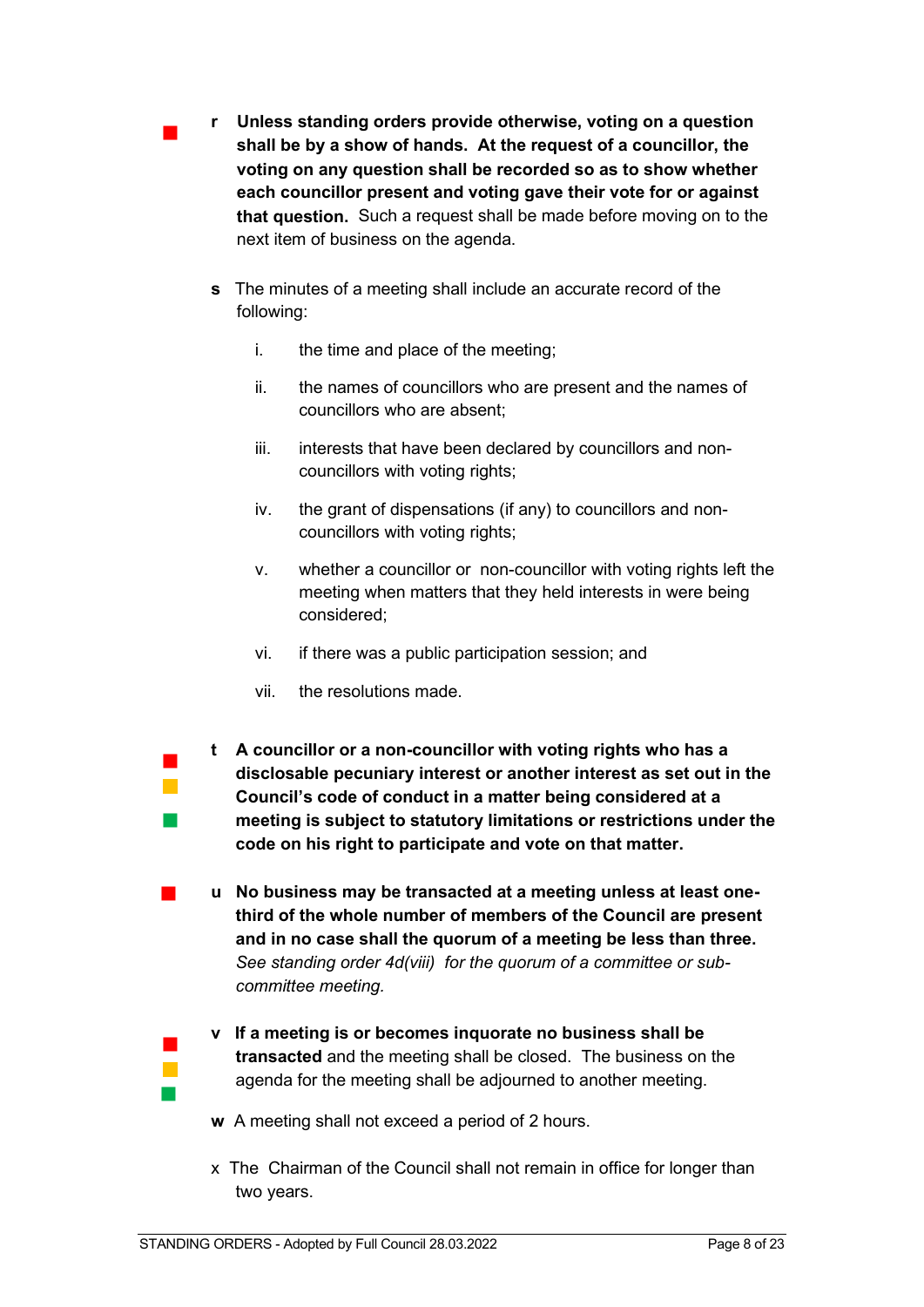## <span id="page-8-0"></span>4. **COMMITTEES AND SUB-COMMITTEES**

- a **Unless the Council determines otherwise, a committee may appoint a sub-committee whose terms of reference and members shall be determined by the committee.**
- b **The members of a committee may include non-councillors unless it is a committee which regulates and controls the finances of the Council.**
- c **Unless the Council determines otherwise, all the members of an advisory committee and a sub-committee of the advisory committee may be noncouncillors.**
- d The Council may appoint standing committees or other committees as may be necessary, and:
	- i. shall determine their terms of reference;
	- ii. shall determine the number and time of the ordinary meetings of a standing committee up until the date of the next annual meeting of the Council;
	- iii. shall permit a committee, other than in respect of the ordinary meetings of a committee, to determine the number and time of its meetings;
	- iv. shall, subject to standing orders 4(b) and (c), appoint and determine the terms of office of members of such a committee;
	- v. may, subject to standing orders 4(b) and (c), appoint and determine the terms of office of the substitute members to a committee whose role is to replace the ordinary members at a meeting of a committee if the ordinary members of the committee confirm to the Proper Officer 2 days before the meeting that they are unable to attend;
	- vi. shall permit a committee to appoint its own chairman at the annual meeting of the Council;
	- vii. shall determine the place, notice requirements and quorum for a meeting of a committee and a sub-committee which, (in both cases), shall be no less than three;
	- viii. may dissolve a committee or a sub-committee.

#### <span id="page-8-1"></span>5. **ORDINARY COUNCIL MEETINGS**

a **In an election year, the annual meeting of the Council shall be held on or within 14 days following the day on which the newly elected councillors take office.**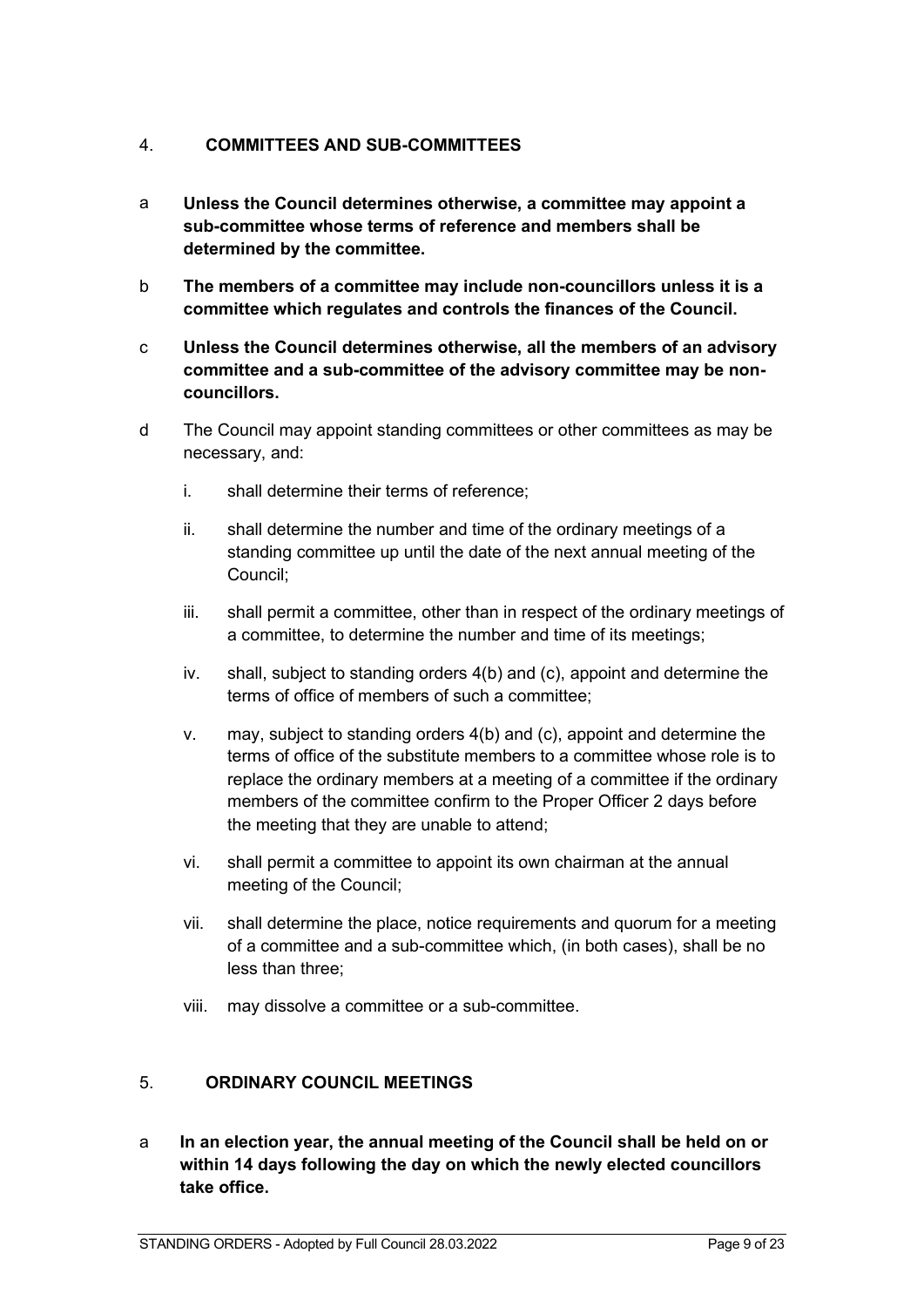- b **In a year which is not an election year, the annual meeting of the Council shall be held on such day in May as the Council decides.**
- c **If no other time is fixed, the annual meeting of the Council shall take place at 6pm.**
- d **In addition to the annual meeting of the Council, at least three other ordinary meetings shall be held in each year on such dates and times as the Council decides.**
- e **The first business conducted at the annual meeting of the Council shall be the election of the Chairman and Vice-Chairman (if there is one) of the Council.**
- f **The Chairman of the Council, unless they have resigned or become disqualified, shall continue in office and preside at the annual meeting until their successor is elected at the next annual meeting of the Council.**
- g **The Vice-Chairman of the Council, if there is one, unless they resign or become disqualified, shall hold office until immediately after the election of the Chairman of the Council at the next annual meeting of the Council.**
- h **In an election year, if the current Chairman of the Council has not been reelected as a member of the Council, they shall preside at the annual meeting until a successor Chairman of the Council has been elected. The current Chairman of the Council shall not have an original vote in respect of the election of the new Chairman of the Council but shall give a casting vote in the case of an equality of votes.**
- i **In an election year, if the current Chairman of the Council has been reelected as a member of the Council, they shall preside at the annual meeting until a new Chairman of the Council has been elected. They may exercise an original vote in respect of the election of the new Chairman of the Council and shall give a casting vote in the case of an equality of votes.**
- j Following the election of the Chairman of the Council and Vice-Chairman (if there is one) of the Council at the annual meeting, the business shall include:
- i. **In an election year, delivery by the Chairman of the Council and councillors of their acceptance of office forms unless the Council resolves for this to be done at a later date. In a year which is not an election year, delivery by the Chairman of the Council of his acceptance of office form unless the Council resolves for this to be done at a later date;**
- ii. Confirmation of the accuracy of the minutes of the last meeting of the Council;
- iii. Receipt of the minutes of the last meeting of a committee;
- iv. Consideration of the recommendations made by a committee;
- v. Appointment of members to existing committees;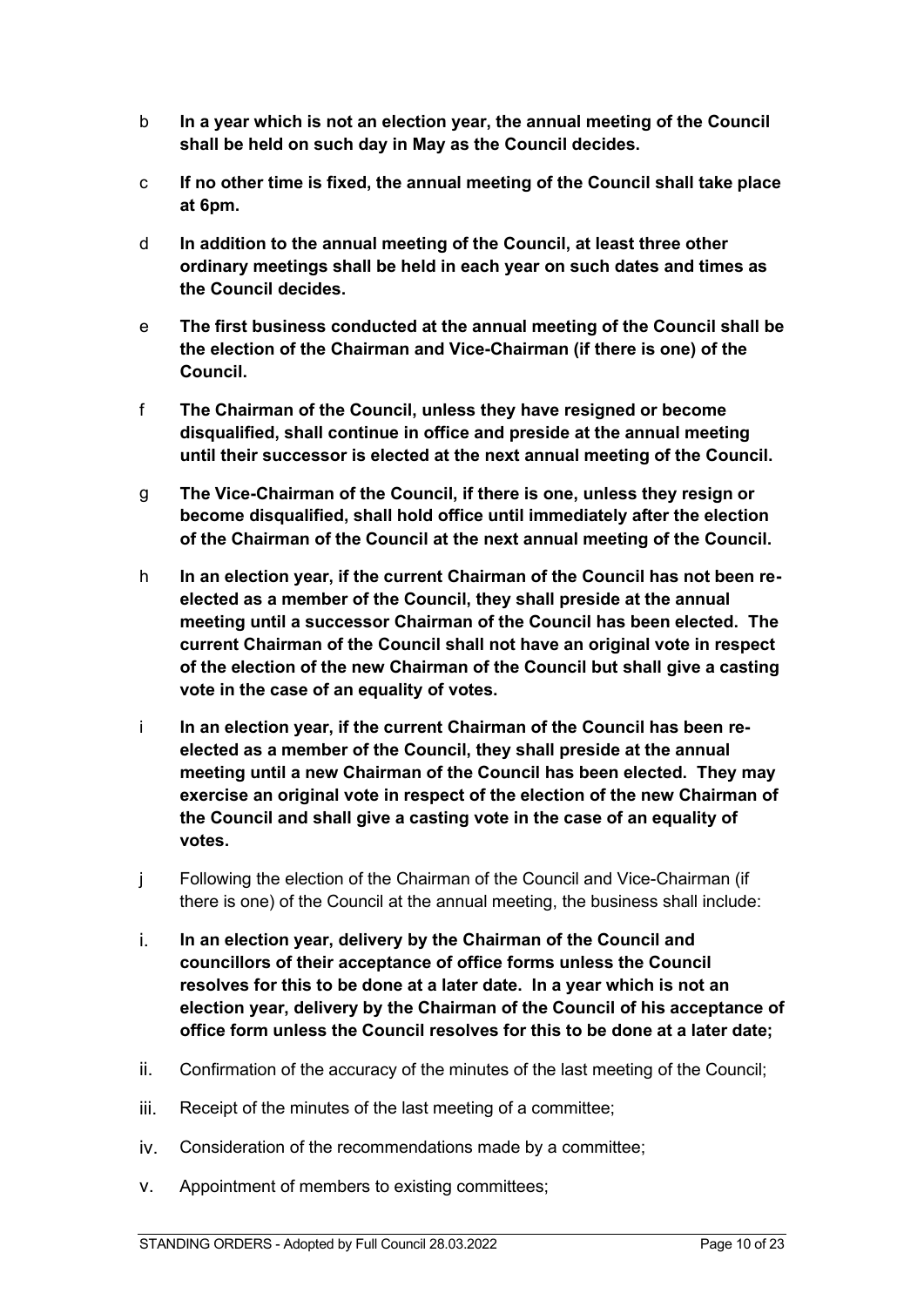- vi. Appointment of any new committees in accordance with standing order 4;
- vii. Review of representation on or work with external bodies and arrangements for reporting back;
- viii. In an election year, to make arrangements with a view to the Council becoming eligible to exercise the general power of competence in the future;
- ix. Confirmation of arrangements for insurance cover in respect of all insured risks;
- x. Determining the time and place of ordinary meetings of the Full Council up to and including the next annual meeting of Full Council.
- K The following items will be reviewed annually:
	- i. Review of delegation arrangements to committees, sub-committees, staff and other local authorities;
	- ii. Review of the terms of reference for committees;
	- iii. Review of Council's policy for dealing with the press/media;
	- iv. Review of the council's complaints procedure;
	- v. Review of risk analysis document;
	- vi. Review of inventory of land and assets including buildings and office equipment;
	- vii. Review of the Council's procedures for handling requests made under the Freedom of Information Act 2000 and the Data Protection Act 1998;
	- viii. Review and adoption of appropriate Standing Orders and Financial Regulations;
	- ix. Review of arrangements, including any charters and agency agreements, with other local authorities and review of contributions made to expenditure incurred by other local authorities;
	- x. Review of the council's and/or staff subscriptions to other bodies.

# <span id="page-10-0"></span>6. **EXTRAORDINARY MEETINGS OF THE COUNCIL, COMMITTEES AND SUB-COMMITTEES**

- a **The Chairman of the Council may convene an extraordinary meeting of the Council at any time.**
- b **If the Chairman of the Council does not call an extraordinary meeting of the Council within seven days of having been requested in writing to do so by two councillors, any two councillors may convene an extraordinary**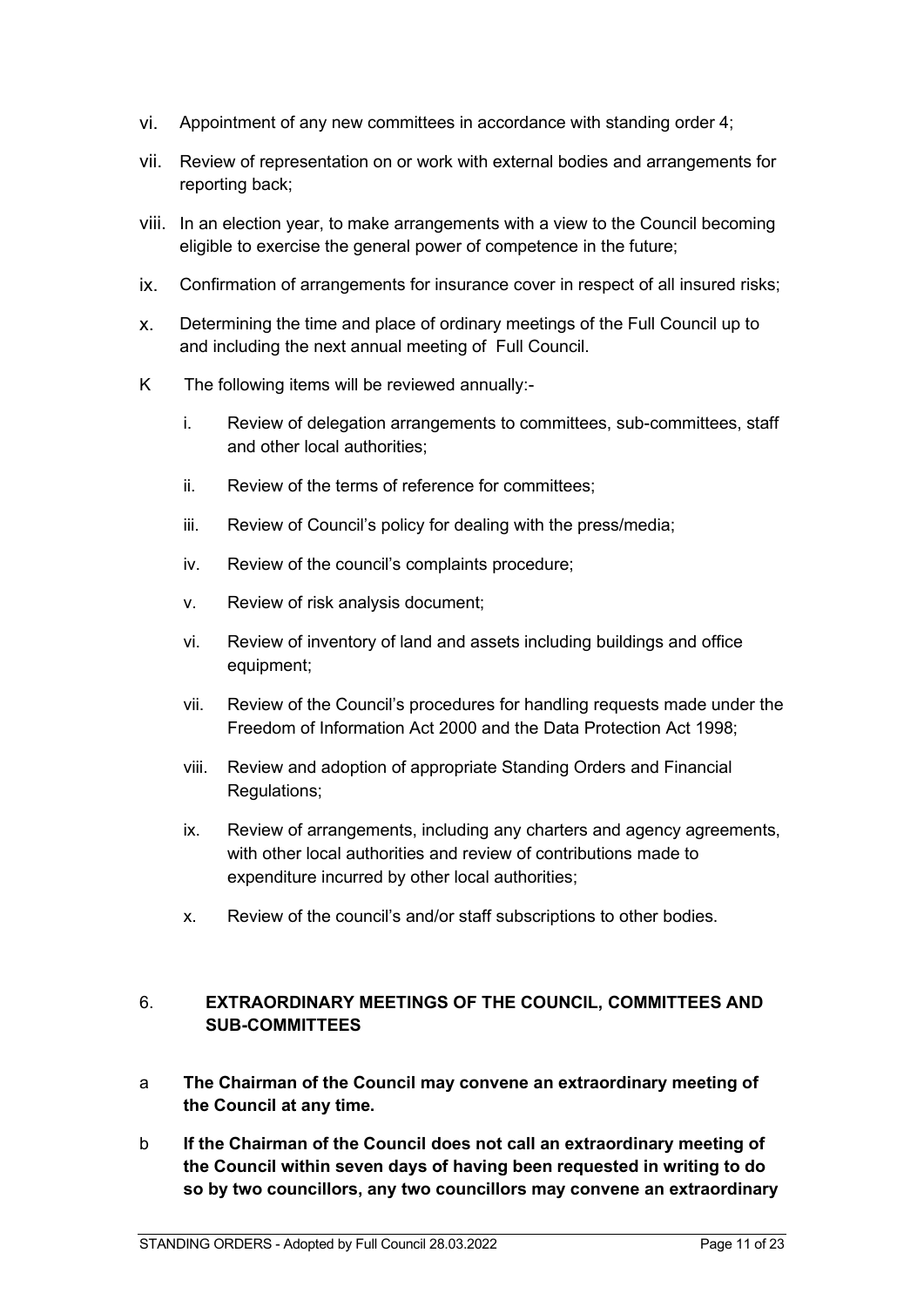# **meeting of the Council. The public notice giving the time, place and agenda for such a meeting shall be signed by the two councillors.**

- c The chairman of a committee or a sub-committee may convene an extraordinary meeting of the committee or the sub-committee at any time.
- d If the chairman of a committee or a sub-committee does not call an extraordinary meeting within 3 days of having been requested to do so by 2 members of the committee or the sub-committee, any 2 members of the committee or the sub-committee may convene an extraordinary meeting of the committee or a sub-committee.

# <span id="page-11-0"></span>7. **PREVIOUS RESOLUTIONS**

- a A resolution shall not be reversed within six months except either by a special motion, which requires written notice by at least 10 councillors to be given to the Proper Officer in accordance with standing order 9, or by a motion moved in pursuance of the recommendation of a committee or a sub-committee.
- b When a motion moved pursuant to standing order 7(a) has been disposed of, no similar motion may be moved for a further six months.

#### <span id="page-11-1"></span>8. **VOTING ON APPOINTMENTS**

a Where more than two persons have been nominated for a position to be filled by the Council and none of those persons has received an absolute majority of votes in their favour, the name of the person having the least number of votes shall be struck off the list and a fresh vote taken. This process shall continue until a majority of votes is given in favour of one person. A tie in votes may be settled by the casting vote exercisable by the chairman of the meeting.

# <span id="page-11-2"></span>9. **MOTIONS FOR A MEETING THAT REQUIRE WRITTEN NOTICE TO BE GIVEN TO THE PROPER OFFICER**

- a A motion shall relate to the responsibilities of the meeting for which it is tabled and in any event shall relate to the performance of the Council's statutory functions, powers and obligations or an issue which specifically affects the Council's area or its residents.
- b No motion may be moved at a meeting unless it relates to an agenda item.
- c The Proper Officer may, before including a motion on the agenda received in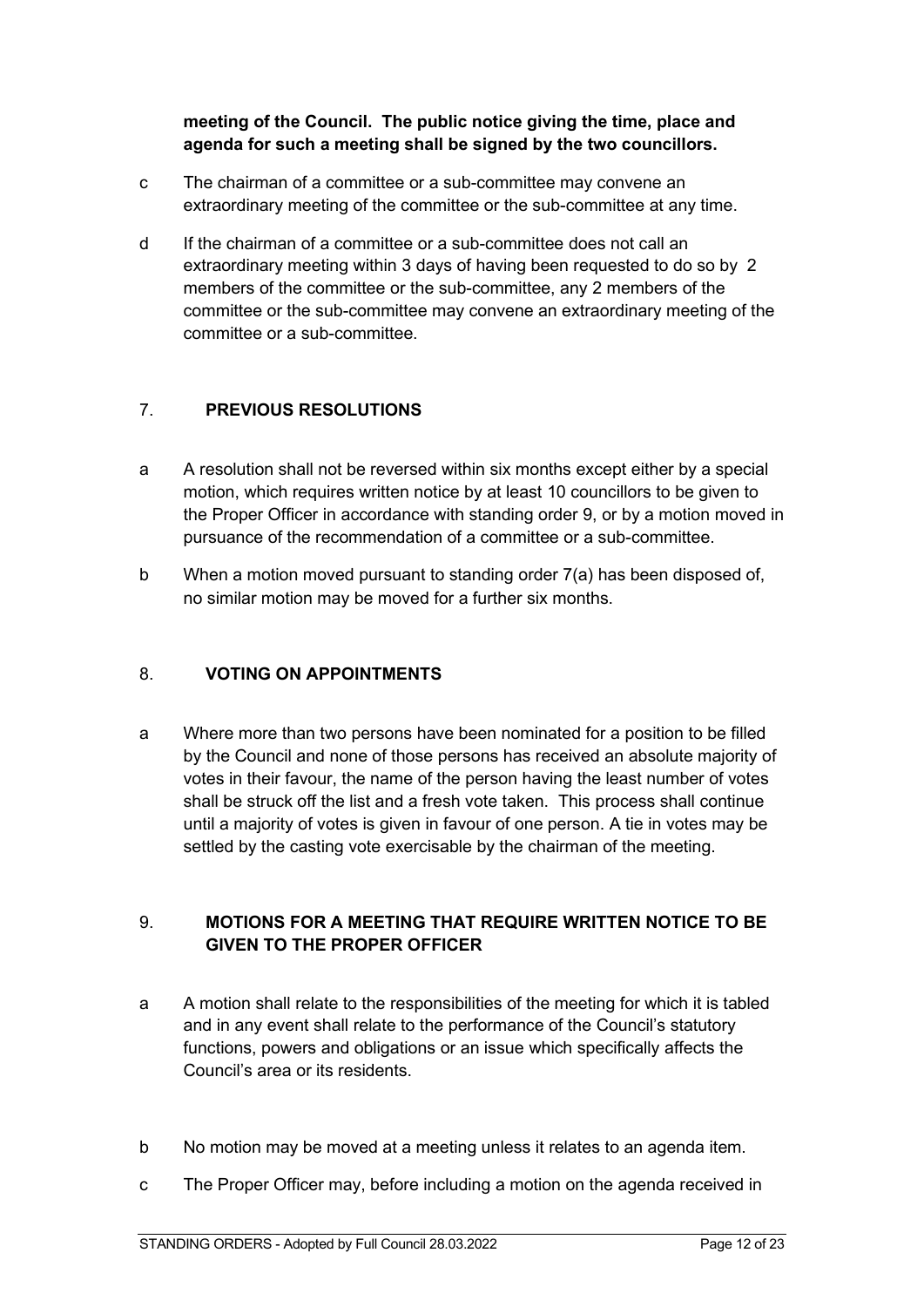accordance with standing order 9(b), correct obvious grammatical or typographical errors in the wording of the motion.

- d If the Proper Officer considers the wording of a motion received in accordance with standing order 9(b) is not clear in meaning, the motion shall be rejected until the mover of the motion resubmits it, so that it can be understood, in writing, to the Proper Officer at least 4 clear days before the meeting.
- e If the wording or subject of a proposed motion is considered improper, the Proper Officer shall consult with the chairman of the forthcoming meeting or, as the case may be, the councillors who have convened the meeting, to consider whether the motion shall be included in the agenda or rejected.
- f The decision of the Proper Officer as to whether or not to include the motion on the agenda shall be final.
- g Motions received shall be recorded and numbered in the order that they are received.
- h Motions rejected shall be recorded with an explanation by the Proper Officer of the reason for rejection.

#### <span id="page-12-0"></span>10. **MOTIONS AT A MEETING THAT DO NOT REQUIRE WRITTEN NOTICE**

- a The following motions may be moved at a meeting without written notice to the Proper Officer:
	- i. to correct an inaccuracy in the draft minutes of a meeting;
	- ii. to move to a vote;
	- iii. to defer consideration of a motion;
	- iv. to refer a motion to a particular committee or sub-committee;
	- v. to appoint a person to preside at a meeting;
	- vi. to change the order of business on the agenda;
	- vii. to proceed to the next business on the agenda;
	- viii. to require a written report;
	- ix. to appoint a committee or sub-committee and their members;
	- x. to extend the time limits for speaking;
	- xi. to exclude the press and public from a meeting in respect of confidential or other information which is prejudicial to the public interest;
	- xii. to not hear further from a councillor or a member of the public;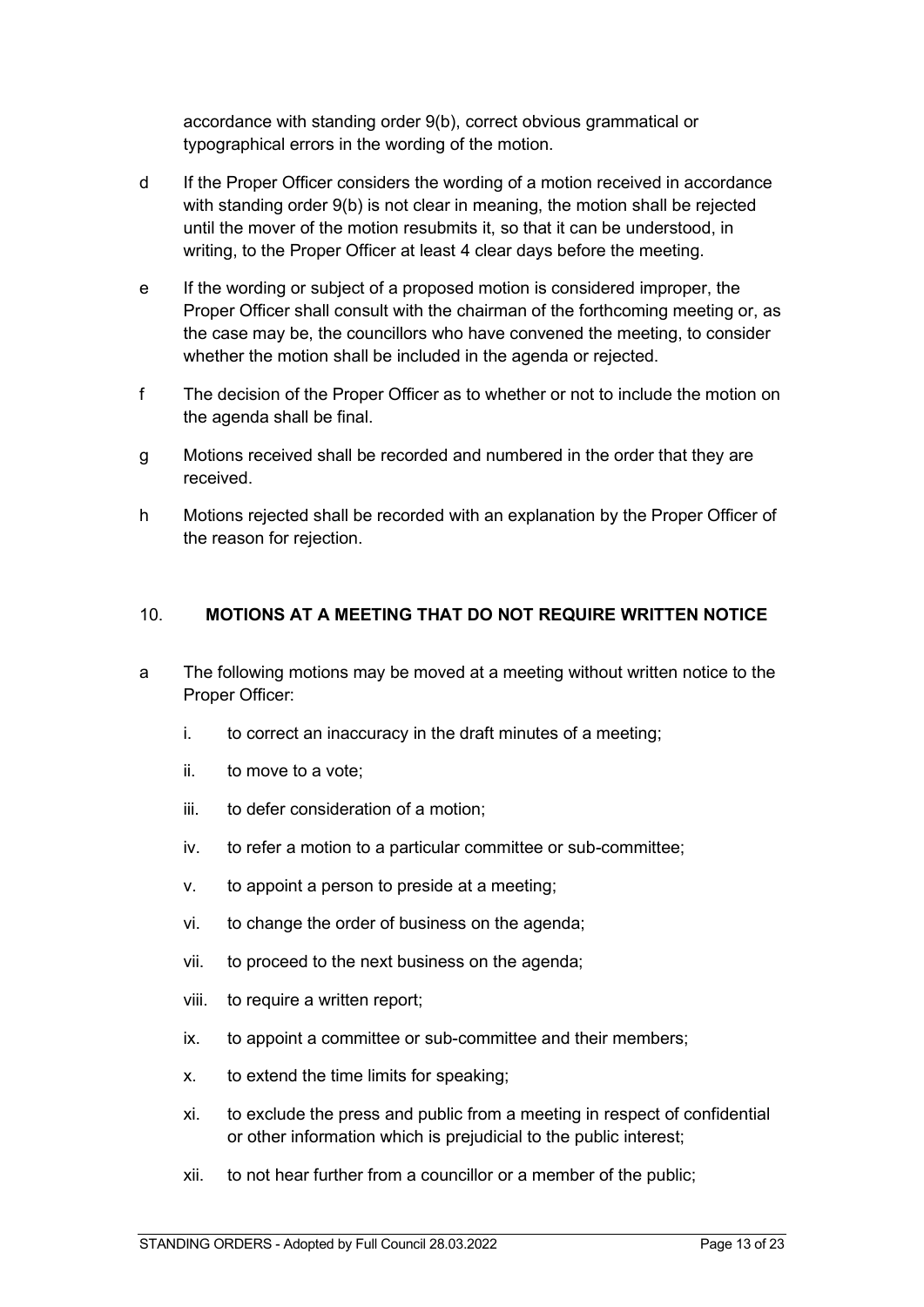- xiii. to exclude a councillor or member of the public for disorderly conduct;
- xiv. to temporarily suspend the meeting;
- xv. to suspend a particular standing order (unless it reflects mandatory statutory or legal requirements);
- xvi. to adjourn the meeting; or
- xvii. to close the meeting.

#### <span id="page-13-0"></span>11. **MANAGEMENT OF INFORMATION**

*See also standing order 20.*

- a **The Council shall have in place and keep under review, technical and organisational policies to keep secure information (including personal data) which it holds in paper and electronic form. Such arrangements shall include deciding who has access to personal data and encryption of personal data.**
- b **The Council shall have in place, and keep under review, policies for the retention and safe destruction of all information (including personal data) which it holds in paper and electronic form. The Council's retention policy shall confirm the period for which information (including personal data) shall be retained or if this is not possible the criteria used to determine that period (e.g. the Limitation Act 1980).**
- c **The agenda, papers that support the agenda and the minutes of a meeting shall not disclose or otherwise undermine confidential information or personal data without legal justification.**
- d **Councillors, staff, the Council's contractors and agents shall not disclose confidential information or personal data without legal justification.**

#### <span id="page-13-1"></span>12. **DRAFT MINUTES**

Full Council meetings Committee meetings Sub-committee meetings

- a If the draft minutes of a preceding meeting have been served on councillors with the agenda to attend the meeting at which they are due to be approved for accuracy, they shall be taken as read.
- b There shall be no discussion about the draft minutes of a preceding meeting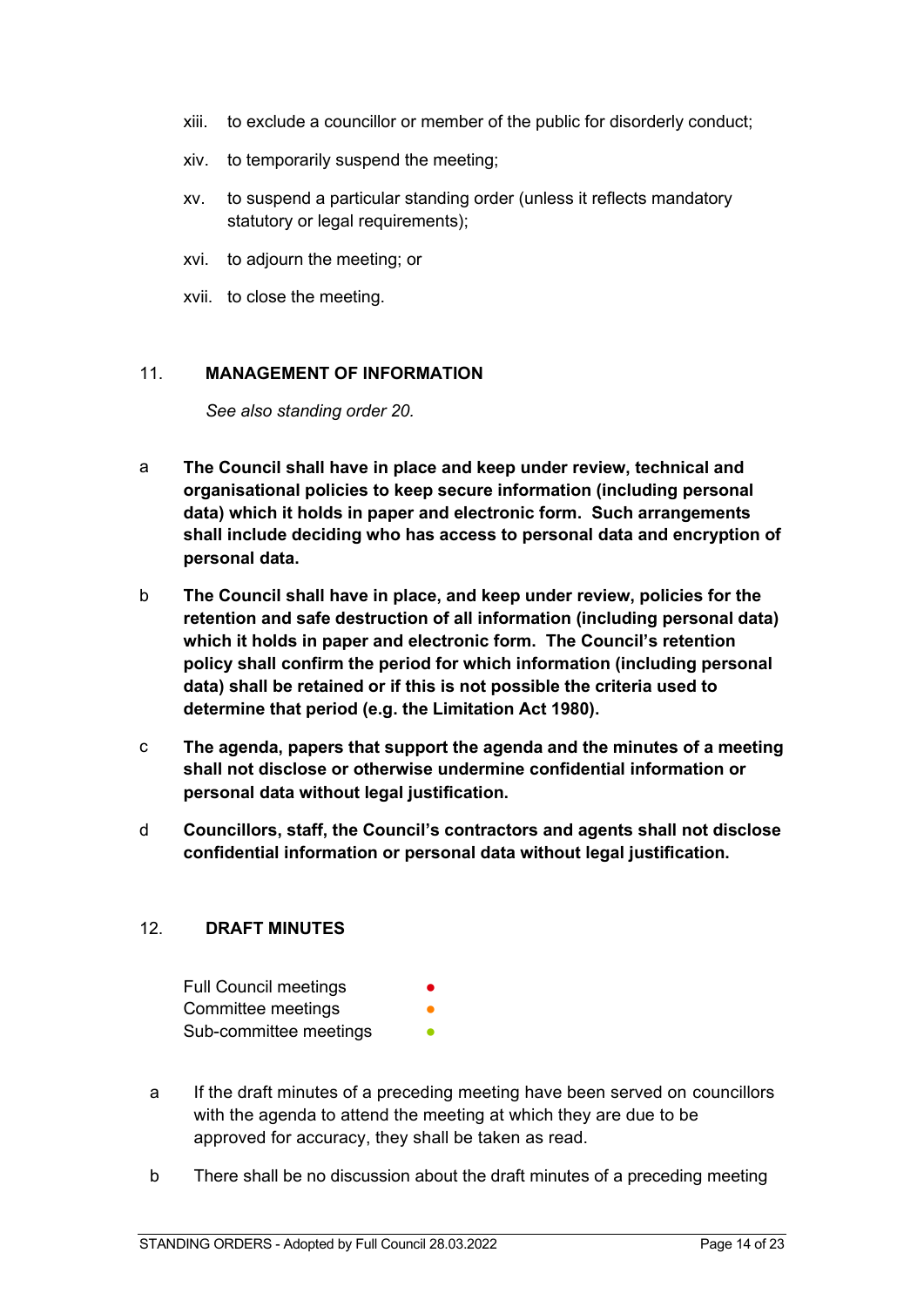except in relation to their accuracy. A motion to correct an inaccuracy in the draft minutes shall be moved in accordance with standing order 10(a)(i).

- c The accuracy of draft minutes, including any amendment(s) made to them, shall be confirmed by resolution and shall be signed by the chairman of the meeting and stand as an accurate record of the meeting to which the minutes relate.
- d If the chairman of the meeting does not consider the minutes to be an accurate record of the meeting to which they relate, they shall sign the minutes and include a paragraph in the following terms or to the same effect:

"The chairman of this meeting does not believe that the minutes of the meeting of the ( ) held on [date] in respect of ( ) were a correct record but their view was not upheld by the meeting and the minutes are confirmed as an accurate record of the proceedings."

- ● ● e **If the Council's gross annual income or expenditure (whichever is higher) does not exceed £25,000, it shall publish draft minutes on a website which is publicly accessible and free of charge not later than one month after the meeting has taken place.**
	- f Subject to the publication of draft minutes in accordance with standing order 12(e) and standing order 20(a) and following a resolution which confirms the accuracy of the minutes of a meeting, the draft minutes or recordings of the meeting for which approved minutes exist shall be destroyed.

# <span id="page-14-0"></span>13. **CODE OF CONDUCT AND DISPENSATIONS**

*See also standing order 3(t).*

- a All councillors and non-councillors with voting rights shall observe the Code of Conduct adopted by the Council.
- b Unless they have been granted a dispensation, a councillor or non-councillor with voting rights shall withdraw from a meeting when it is considering a matter in which they have a disclosable pecuniary interest. They may return to the meeting after it has considered the matter in which they had the interest.
- c Unless they have been granted a dispensation, a councillor or non-councillor with voting rights shall withdraw from a meeting when it is considering a matter in which they have another interest if so required by the Council's code of conduct. They may return to the meeting after it has considered the matter in which they had the interest.
- d **Dispensation requests shall be in writing and submitted to the Proper Officer** as soon as possible before the meeting, or failing that, at the start of the meeting for which the dispensation is required.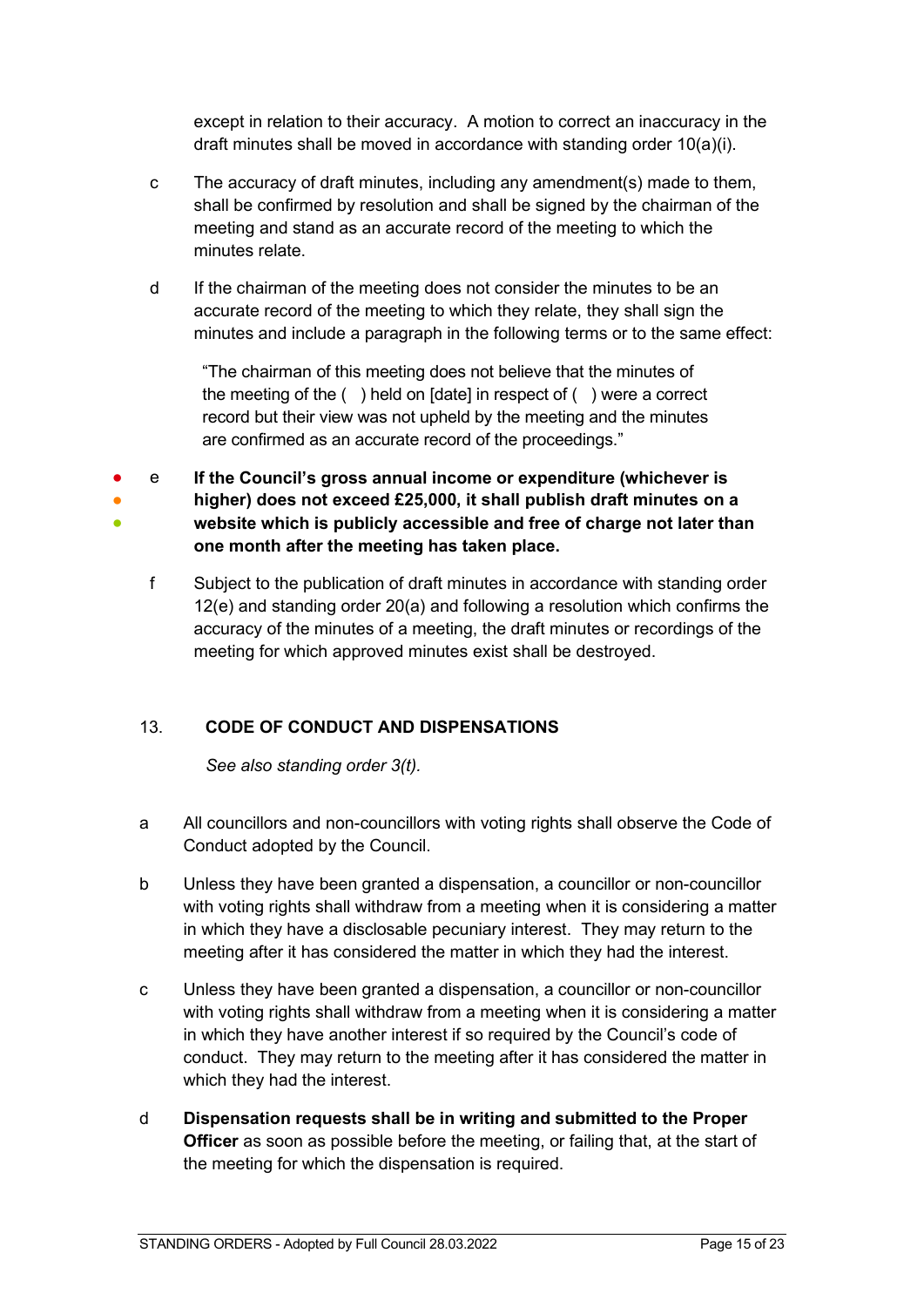- e A decision as to whether to grant a dispensation shall be made by a meeting of the Council, or committee or sub-committee for which the dispensation is required and that decision is final.
- f A dispensation request shall confirm:
	- i. the description and the nature of the disclosable pecuniary interest or other interest to which the request for the dispensation relates;
	- ii. whether the dispensation is required to participate at a meeting in a discussion only or a discussion and a vote;
	- iii. the date of the meeting or the period (not exceeding four years) for which the dispensation is sought; and
	- iv. an explanation as to why the dispensation is sought.
- g Subject to standing orders 13(d) and (f) above, a dispensation request shall be considered at the beginning of the meeting of the Council, or committee or a subcommittee for which the dispensation is required.
- **h A dispensation may be granted in accordance with standing order 13(e) if having regard to all relevant circumstances any of the following apply:**
	- **xi. without the dispensation the number of persons prohibited from participating in the particular business would be so great a proportion of the meeting transacting the business as to impede the transaction of the business;**
	- **xii. granting the dispensation is in the interests of persons living in the Council's area; or**
	- **xiii. it is otherwise appropriate to grant a dispensation.**

#### <span id="page-15-0"></span>14. **CODE OF CONDUCT COMPLAINTS**

- a Upon notification by the Unitary Council that it is dealing with a complaint that a councillor or non-councillor with voting rights has breached the Council's code of conduct, the Proper Officer shall, subject to standing order 11, report this to the Council.
- b Where the notification in standing order 14(a) relates to a complaint made by the Proper Officer, the Proper Officer shall notify the Chairman of Council of this fact, and the Chairman shall nominate another staff member to assume the duties of the Proper Officer in relation to the complaint until it has been determined and the Council has agreed what action, if any, to take in accordance with standing order 14(d).
- c The Council may: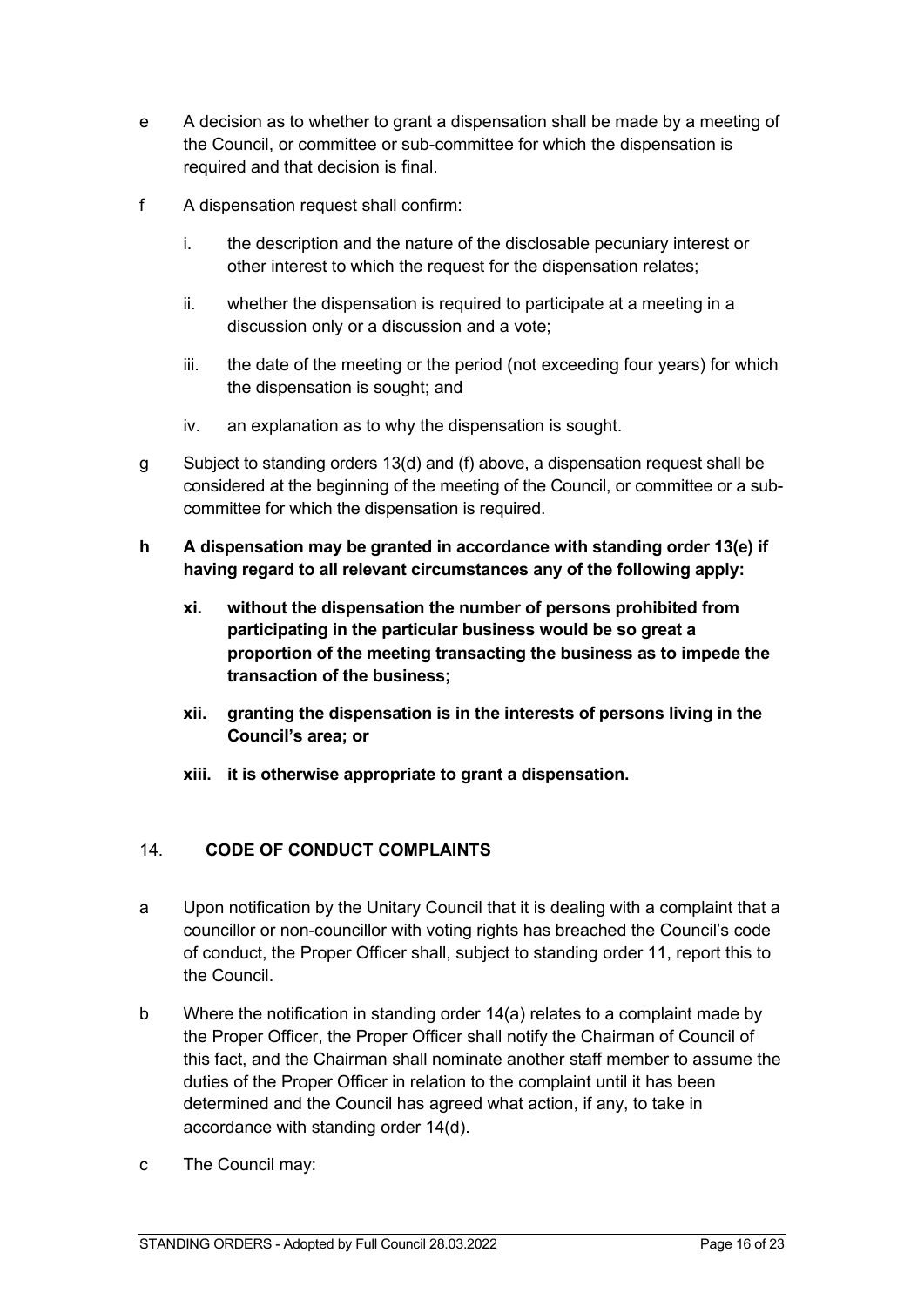- i. provide information or evidence where such disclosure is necessary to investigate the complaint or is a legal requirement;
- ii. seek information relevant to the complaint from the person or body with statutory responsibility for investigation of the matter;
- d **Upon notification by the District or Unitary Council that a councillor or non-councillor with voting rights has breached the Council's code of conduct, the Council shall consider what, if any, action to take against them. Such action excludes disqualification or suspension from office.**

#### <span id="page-16-0"></span>15. **PROPER OFFICER**

- a The Proper Officer shall be either (i) the clerk or (ii) other staff member(s) nominated by the Council to undertake the work of the Proper Officer when the Proper Officer is absent.
- b The Proper Officer shall:
	- i. **at least three clear days before a meeting of the council, a committee** or a sub-committee**,**
		- **serve on councillors by delivery or post at their residences or by email authenticated in such manner as the Proper Officer thinks fit, a signed summons confirming the time, place and the agenda (provided the councillor has consented to service by email), and**
		- **Provide, in a conspicuous place, public notice of the time, place and agenda (provided that the public notice with agenda of an extraordinary meeting of the Council convened by councillors is signed by them).**

*See standing order 3(b) for the meaning of clear days for a meeting of a full council and standing order 3(c) for the meaning of clear days for a meeting of a committee;*

- ii. subject to standing order 9, include on the agenda all motions in the order received unless a councillor has given written notice at least 4 days before the meeting confirming their withdrawal of it;
- iii. **convene a meeting of the Council for the election of a new Chairman of the Council, occasioned by a casual vacancy in their office;**
- iv. **facilitate inspection of the minute book by local government electors;**
- v. **receive and retain copies of byelaws made by other local authorities;**
- vi. hold acceptance of office forms from councillors;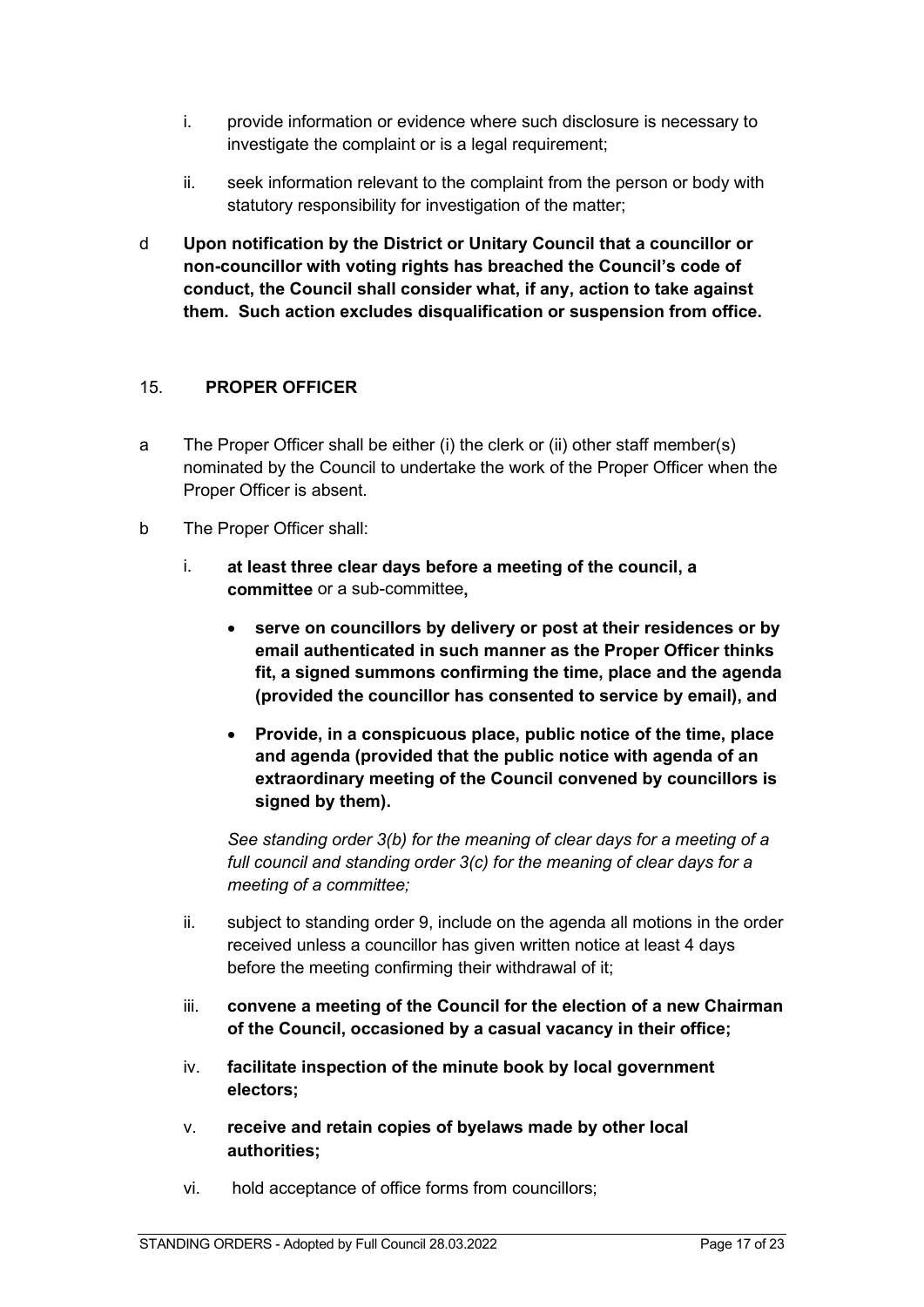- vii. hold a copy of every councillor's register of interests;
- viii. assist with responding to requests made under freedom of information legislation and rights exercisable under data protection legislation, in accordance with the Council's relevant policies and procedures;
- ix. liaise, as appropriate, with the Council's Data Protection Officer;
- x. receive and send general correspondence and notices on behalf of the Council except where there is a resolution to the contrary;
- xi. assist in the organisation of, storage of, access to, security of and destruction of information held by the Council in paper and electronic form subject to the requirements of data protection and freedom of information legislation and other legitimate requirements (e.g. the Limitation Act 1980);
- xii. arrange for legal deeds to be executed; (*see also standing order 23);*
- xiii. arrange or manage the prompt authorisation, approval, and instruction regarding any payments to be made by the Council in accordance with its financial regulations;
- xiv. record every planning application notified to the Council and the Council's response to the local planning authority in a prescribed file;
- xv. refer a planning application received by the Council to the Chairman or in their absence the Vice-Chairman (if there is one) of the Planning and Economic Development Committee within two working days of receipt to facilitate an extraordinary meeting if the nature of a planning application requires consideration before the next ordinary meeting the Planning Committee.
- xvi. manage access to information about the Council via the publication scheme; and

#### <span id="page-17-0"></span>16. **RESPONSIBLE FINANCIAL OFFICER**

a The Council shall appoint appropriate staff member(s) to undertake the work of the Responsible Financial Officer in their absence.

#### <span id="page-17-1"></span>17. **ACCOUNTS AND ACCOUNTING STATEMENTS**

- a "Proper practices" in standing orders refer to the most recent version of "Governance and Accountability for Local Councils – a Practitioners' Guide".
- b All payments by the Council shall be authorised, approved and paid in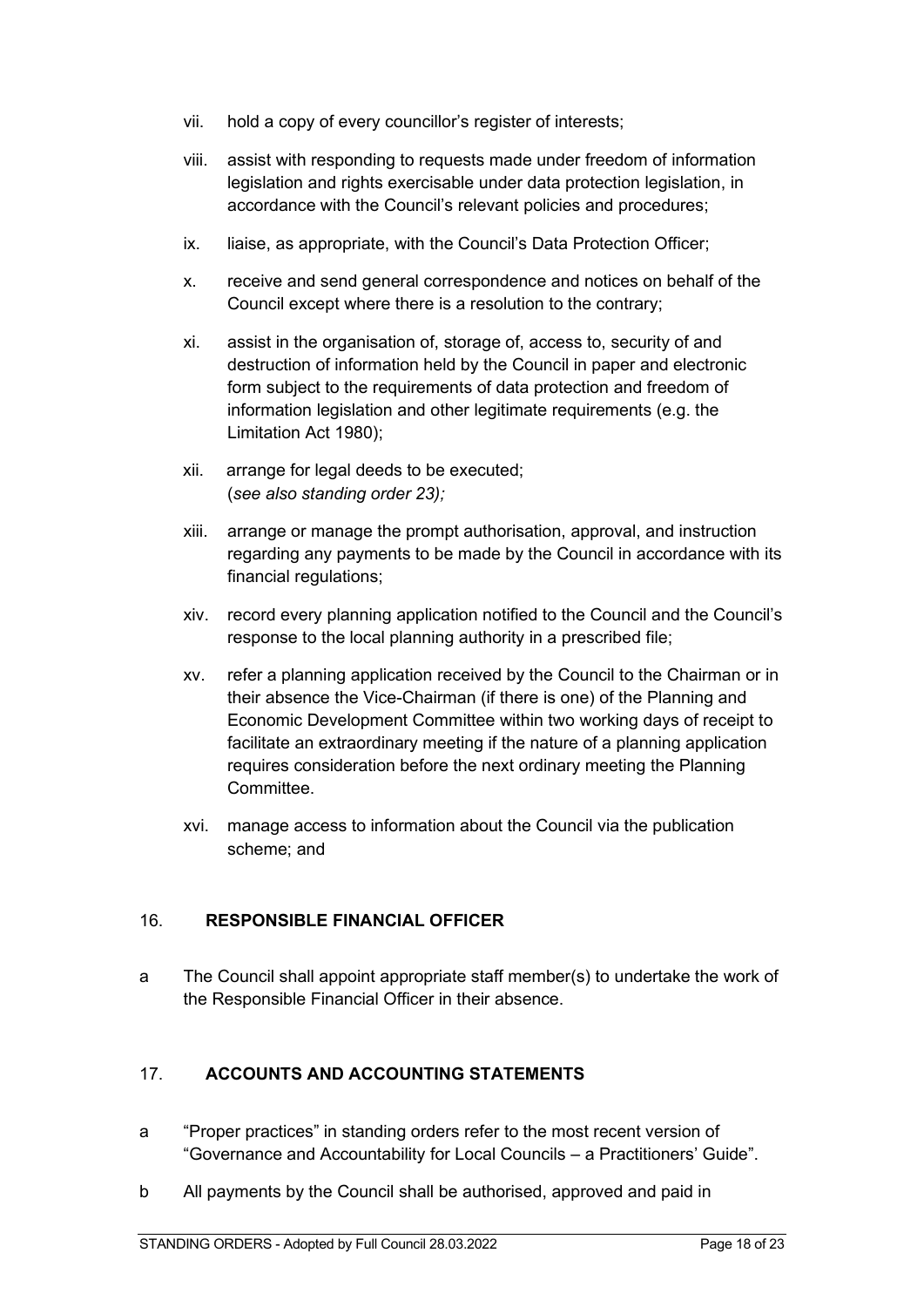accordance with the law, proper practices and the Council's financial regulations.

- c The Responsible Financial Officer shall supply to each councillor as soon as practicable after 30 June, 30 September and 31 December in each year a statement to summarise:
	- i. the Council's receipts and payments (or income and expenditure) for each quarter;
	- ii. the Council's aggregate receipts and payments (or income and expenditure) for the year to date;
	- iii. the balances held at the end of the quarter being reported and

which includes a comparison with the budget for the financial year and highlights any actual or potential overspends and underspends.

- d As soon as possible after the financial year end at 31 March, the Responsible Financial Officer shall provide:
	- i. each councillor with a statement summarising the Council's receipts and payments (or income and expenditure) for the last quarter and the year to date for information; and
	- ii. to the Council the accounting statements for the year in the form of Section 1 of the annual governance and accountability return, as required by proper practices, for consideration and approval.
- e The year-end accounting statements shall be prepared in accordance with proper practices and apply the form of accounts determined by the Council (receipts and payments, or income and expenditure) for the year to 31 March. A completed draft annual governance and accountability return shall be presented to all councillors at least 3 days prior to anticipated approval by the Council. The annual governance and accountability return of the Council, which is subject to external audit, including the annual governance statement, shall be presented to the Council for consideration and formal approval before 30 June.

# <span id="page-18-0"></span>18. **FINANCIAL CONTROLS AND PROCUREMENT**

- a. The Council shall consider and approve financial regulations drawn up by the Responsible Financial Officer, which shall include detailed arrangements in respect of the following:
	- i. the keeping of accounting records and systems of internal controls;
	- ii. the assessment and management of financial risks faced by the Council;
	- iii. the work of the independent internal auditor in accordance with proper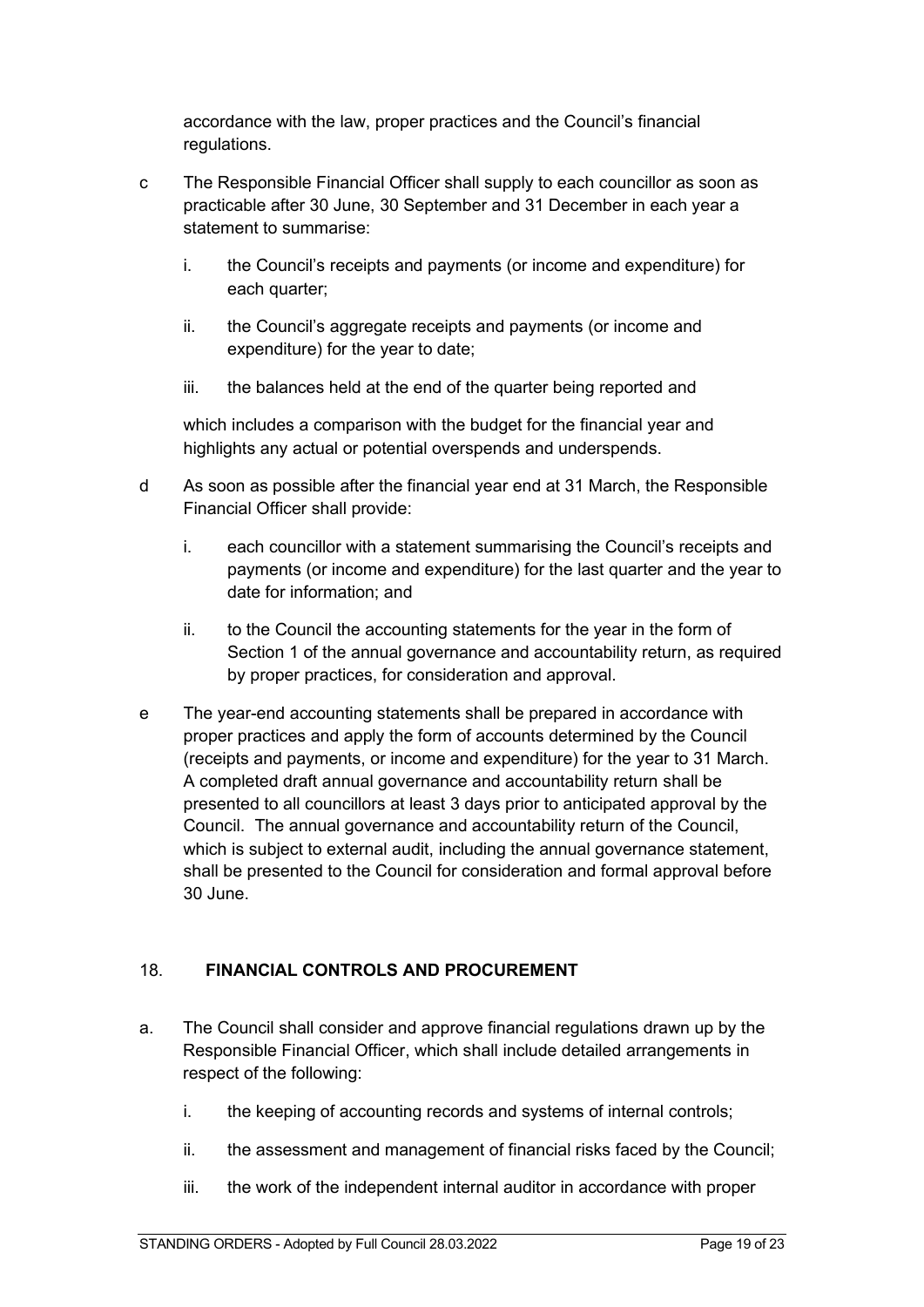practices and the receipt of regular reports from the internal auditor, which shall be required at least annually;

- iv. the inspection and copying by councillors and local electors of the Council's accounts and/or orders of payments; and
- v. whether contracts with an estimated value below **£25,000** due to special circumstances are exempt from a tendering process or procurement exercise.
- b. Financial regulations shall be reviewed regularly and at least annually for fitness of purpose.
- c. **A public contract regulated by the Public Contracts Regulations 2015 with an estimated value in excess of £25,000 but less than the relevant thresholds in standing order 18(f) is subject to Regulations 109-114 of the Public Contracts Regulations 2015 which include a requirement on the Council to advertise the contract opportunity on the Contracts Finder website regardless of what other means it uses to advertise the opportunity.**
- d. Subject to additional requirements in the financial regulations of the Council, the tender process for contracts for the supply of goods, materials, services or the execution of works shall include, as a minimum, the following steps:
	- i. a specification for the goods, materials, services or the execution of works shall be drawn up;
	- ii. an invitation to tender shall be drawn up to confirm (i) the Council's specification (ii) the time, date and address for the submission of tenders (iii) the date of the Council's written response to the tender and (iv) the prohibition on prospective contractors contacting councillors or staff to encourage or support their tender outside the prescribed process;
	- iii. the invitation to tender shall be advertised in a local newspaper and in any other manner that is appropriate;
	- iv. tenders are to be submitted in writing in a sealed marked envelope addressed to the Proper Officer;
	- v. tenders shall be opened by the Proper Officer in the presence of at least one councillor after the deadline for submission of tenders has passed;
	- vi. tenders are to be reported to and considered by the appropriate meeting of the Council or a committee or sub-committee with delegated responsibility.
- e. Neither the Council, nor a committee or a sub-committee with delegated **A public contract regulated by the Public Contracts Regulations 2015 with an estimated value in excess of £181,302 for a public service or supply contract or in excess of £4,551,413 for a public works contract (or other thresholds determined by the European Commission every two years and**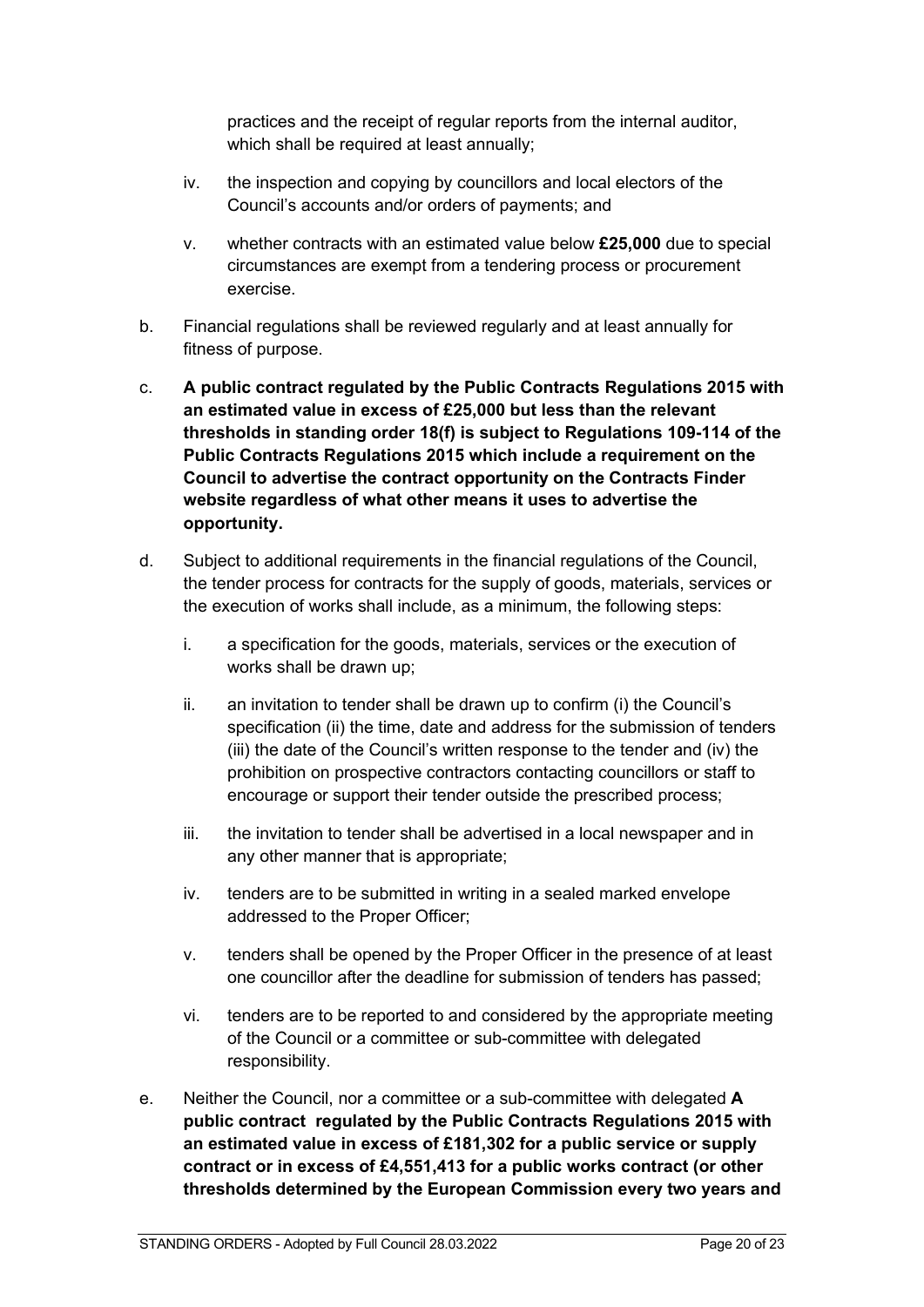**published in the Official Journal of the European Union (OJEU)) shall comply with the relevant procurement procedures and other requirements in the Public Contracts Regulations 2015 which include advertising the contract opportunity on the Contracts Finder website and in OJEU.**

f. **A public contract in connection with the supply of gas, heat, electricity, drinking water, transport services, or postal services to the public; or the provision of a port or airport; or the exploration for or extraction of gas, oil or solid fuel with an estimated value in excess of £363,424 for a supply, services or design contract; or in excess of £4,551,413 for a works contract; or £820,370 for a social and other specific services contract (or other thresholds determined by the European Commission every two years and published in OJEU) shall comply with the relevant procurement procedures and other requirements in the Utilities Contracts Regulations 2016.**

#### <span id="page-20-0"></span>19. **HANDLING STAFF MATTERS**

- a A matter personal to a member of staff that is being considered by a meeting of the Staffing committeeis subject to standing order 11.
- b Subject to the Council's policy regarding absences from work, the Council's most senior member of staff shall notify the chairman of Council or, if they are not available, the Chairman of the Staffing Committee of absence occasioned by illness or other reason and that person, as appropriate, shall report such absence to Council at its next meeting.
- c The Chairman of the Council and Chairman of the Staffing Committee shall upon a resolution conduct a review of the performance and annual appraisal of the work of the Clerk. The outcome of the reviews and appraisal shall be reported to the Council.
- d Staff grievances will be handled in accordance with the Council's Grievance policy and procedure.
- e Any persons responsible for all or part of the management of staff shall treat as confidential the written records of all meetings relating to their performance, capabilities, grievance or disciplinary matters.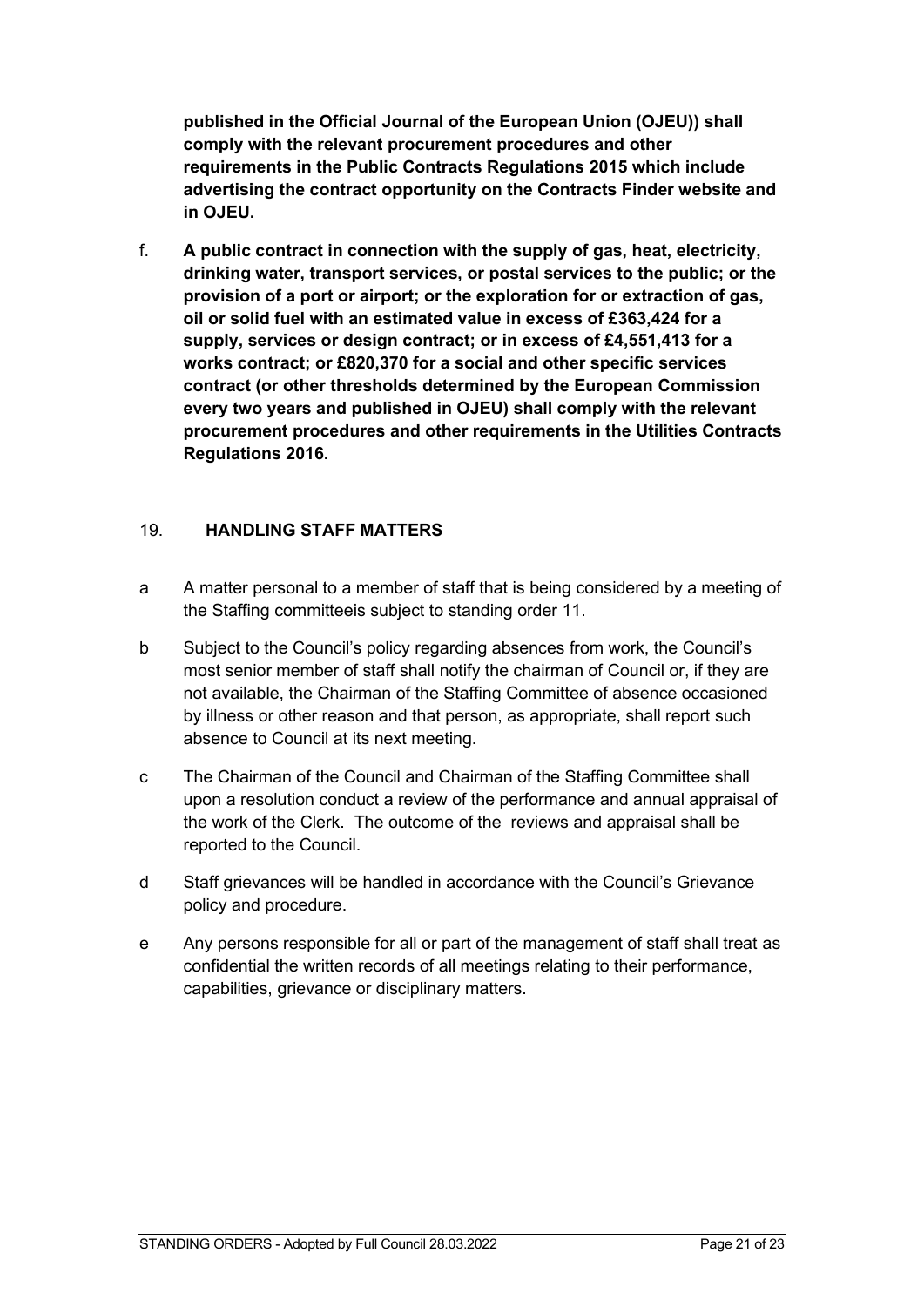# <span id="page-21-0"></span>20. **RESPONSIBILITIES TO PROVIDE INFORMATION**

- a **In accordance with freedom of information legislation, the Council shall publish information in accordance with its publication scheme and respond to requests for information held by the Council.**
- b. **The Council, shall publish information in accordance with the requirements of the Local Government (Transparency Requirements) (England) Regulations 2015**.
- a **The Council shall have policies and procedures in place to respond to an individual exercising statutory rights concerning his personal data.**
- b **The Council shall have a written policy in place for responding to and managing a personal data breach.**
- c **The Council shall keep a record of all personal data breaches comprising the facts relating to the personal data breach, its effects and the remedial action taken.**
- d **The Council shall ensure that information communicated in its privacy notice(s) is in an easily accessible and available form and kept up to date.**
- e **The Council shall maintain a written record of its processing activities.**

#### <span id="page-21-1"></span>21. **RELATIONS WITH THE PRESS/MEDIA**

a Requests from the press or other media for an oral or written comment or statement from the Council, its councillors or staff shall be handled in accordance with the Council's policy in respect of dealing with the press and/or other media.

*Councillors and employees of the Council should be aware of the Communication Protocol, a copy of which can be obtained from the Clerk.*

#### <span id="page-21-2"></span>22. **EXECUTION AND SEALING OF LEGAL DEEDS**

*See also standing orders 15(b)(xii) and (xvii).*

- a A legal deed shall not be executed on behalf of the Council unless authorised by a resolution.
- **b Subject to standing order 22(a), any two councillors may sign, on behalf of the Council, any deed required by law and the Proper Officer shall witness their signatures.**